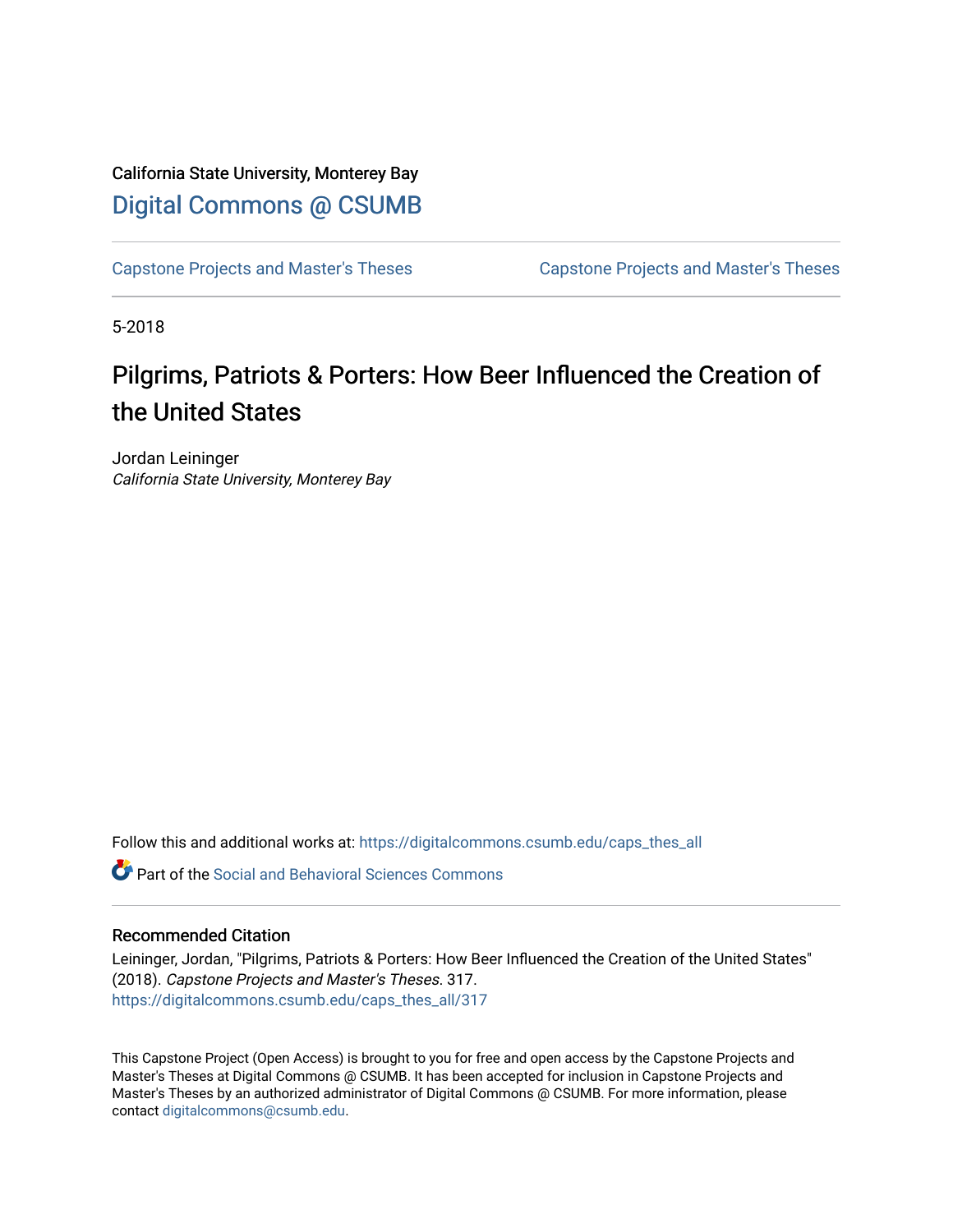California State University, Monterey Bay

# **Pilgrims, Patriots & Porters: How Beer Influenced the Creation of the United States**

Jordan Leininger

Capstone Project Advisor: Dr. Rebecca Bales May 2018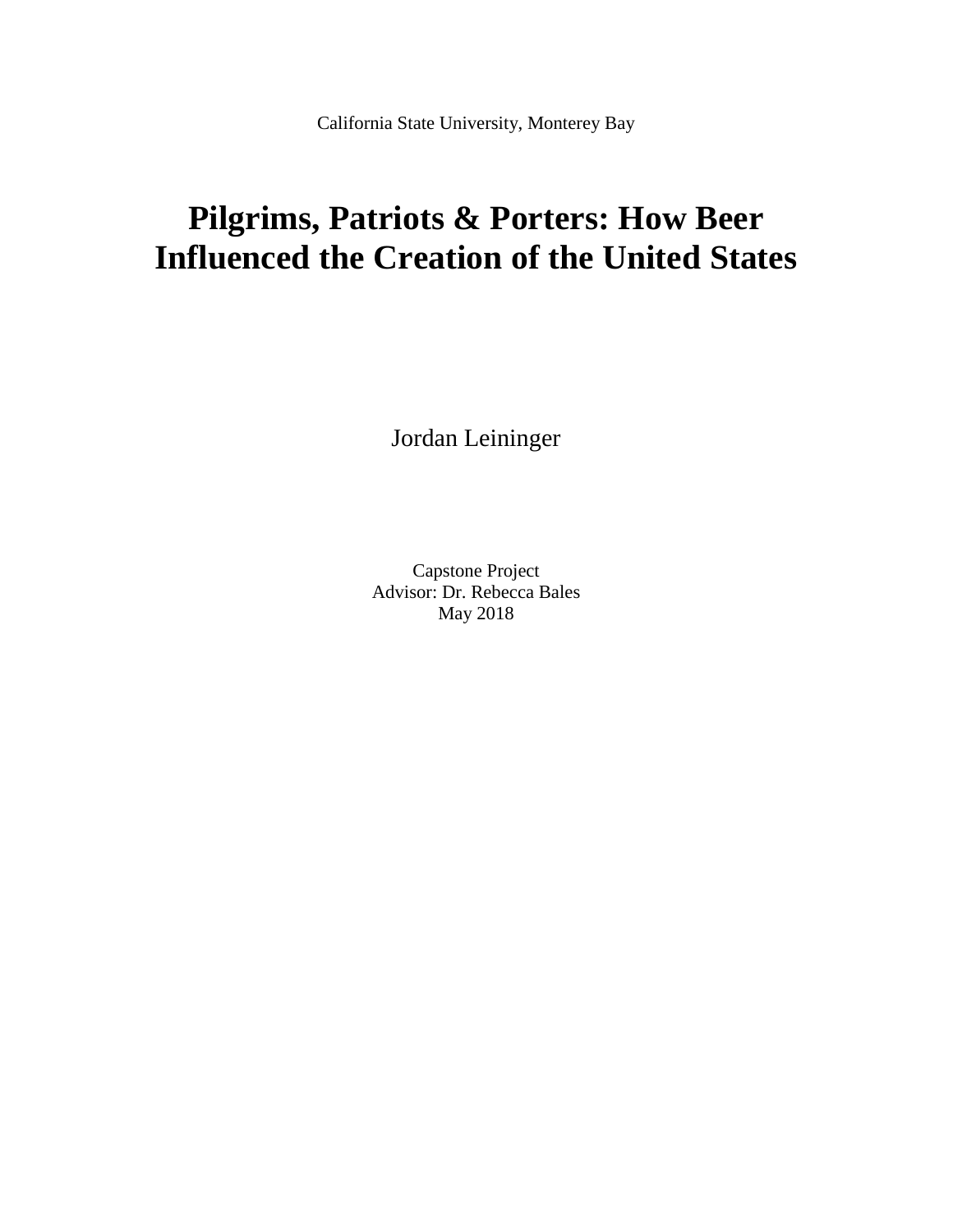#### **Abstract**

Beer has played an integral role in human history. Since the beginning of the human agrarian lifestyle, beer has been a safe source of water as well as a nutritional beverage, and has also played important roles to humans both economically and socially. The United States is no different; the influence of beer is demonstrated in the settling and creation of the United States of America. Methods utilized in this study include articles and books found through the CSUMB Library databases, and consultation and personal communications with experts. The purpose of this Capstone is to educate readers of the direct influence beer has had on the Colonial Era, specifically in the settling and creation of the United States.

#### **Introduction**

Beer has been a staple in mankind's diet and has been a crucial part of human survival for millennia. Beer has evolved immensely over time. For instance, in ancient times, humans used a variety of ingredients like fruit, honey, and different grains, while modern day brewers have taken ingredients to an all-new level. Based on fermentation methods and ingredients, and traditions, beer has had numerous names throughout the centuries. Unfortunately, some ancient brewing methods are lost to us and therefore, it is impossible to determine into which style they fall. Today, beer has two styles: ale and lager. Within these two styles, multiple types are created like pilsners, ambers, IPA's, porters, and stouts. The distinction of ales and lagers is based off of their method of fermentation. Lagers are fermented cold, while ales are fermented warm. Temperature dictates where the yeast goes during the fermentation process. Since lagers are cold, the yeast falls to the bottom while the warmth causes the yeast to rise to the surface during fermentation. For purposes of this study, beer will be defined as any malt-based, fermented, alcoholic beverage.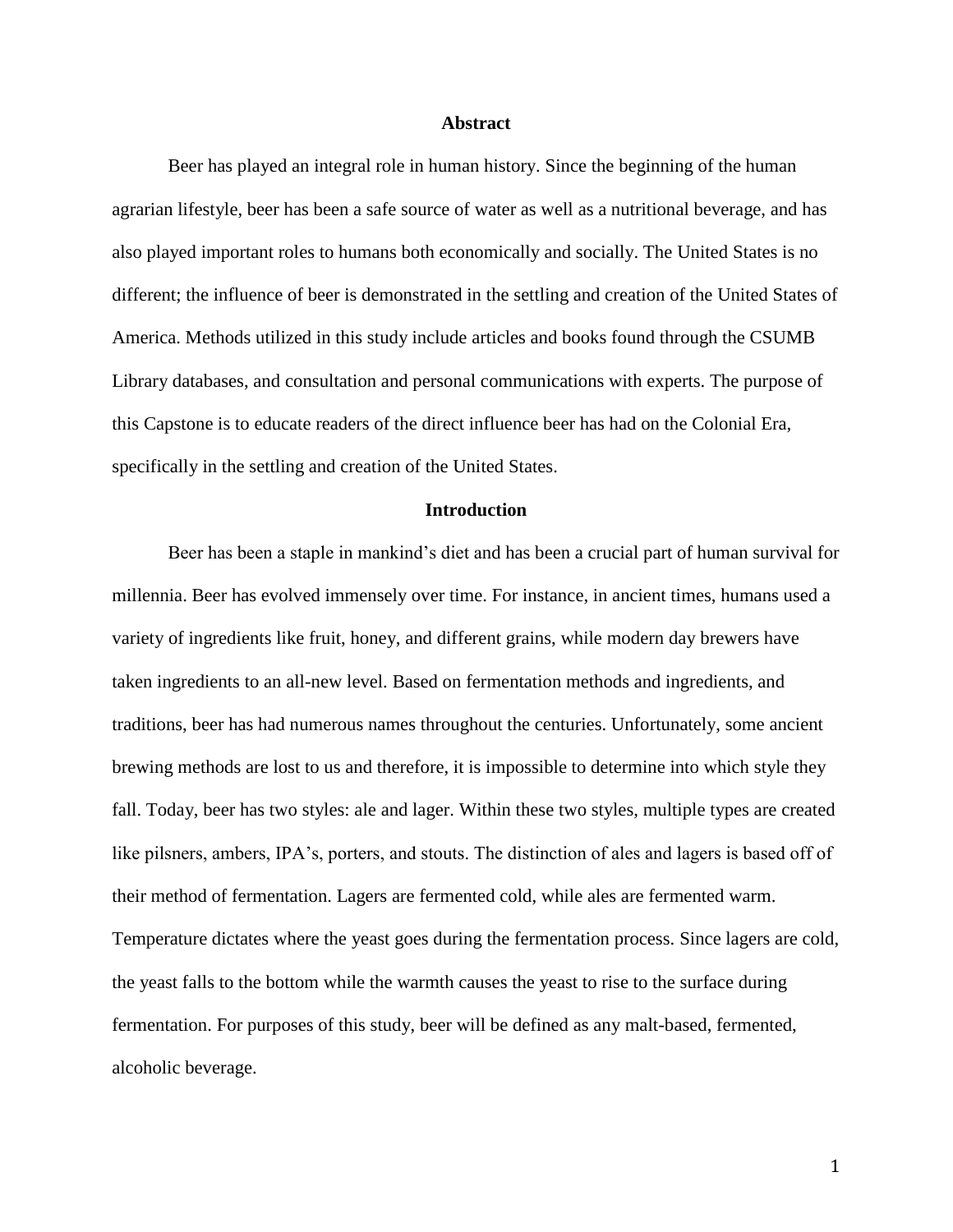Since the beginning of the human agrarian lifestyle, beer has been a safe source of water as well a nutritional beverage. Beer has also been shown to be just as important to humans both economically and socially. The influence of beer is profoundly demonstrated in the settling of North America and creation of the United States of America. North America's Colonial Era is rich in beer history. From the Pilgrims landing in Plymouth to the American Revolution, beer makes its way into the history books. One of the Unites States' tastiest holidays (i.e. Thanksgiving) was made possible because of beer. The Pilgrims landed in Plymouth because their beer rations were running low.<sup>1</sup> Great American patriots, such as Sam Adams, drank beer in taverns while planning Revolutionary events like the Boston Tea Party and the Midnight Ride of Paul Revere.<sup>2</sup> Concerning my research, both non-beer historical works and historical works addressing beer are crucial to my research, and will benefit my study because the historians wanted to tell a comprehensive story. The fact that all of these works mention how important beer was is imperative because of its consistent information. The works of the beer historians go into greater detail and provide primary and secondary sources pertaining to beer. My capstone will piece together both categories of study, the historical context, and the influence of beer.

The purpose of this Capstone is to educate readers of the direct influence beer has had on the Colonial Era, specifically in the settling and creation of the United States. Landmark events would not have happened, or may have transpired differently if beer was not involved. Ultimately, if it were not for beer, the United States would not be the country that it is today.

l

<sup>1</sup> Gregg Smith, *Beer In America The Early Years - 1587-1840* (Boulder: Siris Books, 1998), 10.

<sup>2</sup> Amy Mittelman, *Brewing Battles: The History of American Beer* (Algora Publishing, 2007, 12).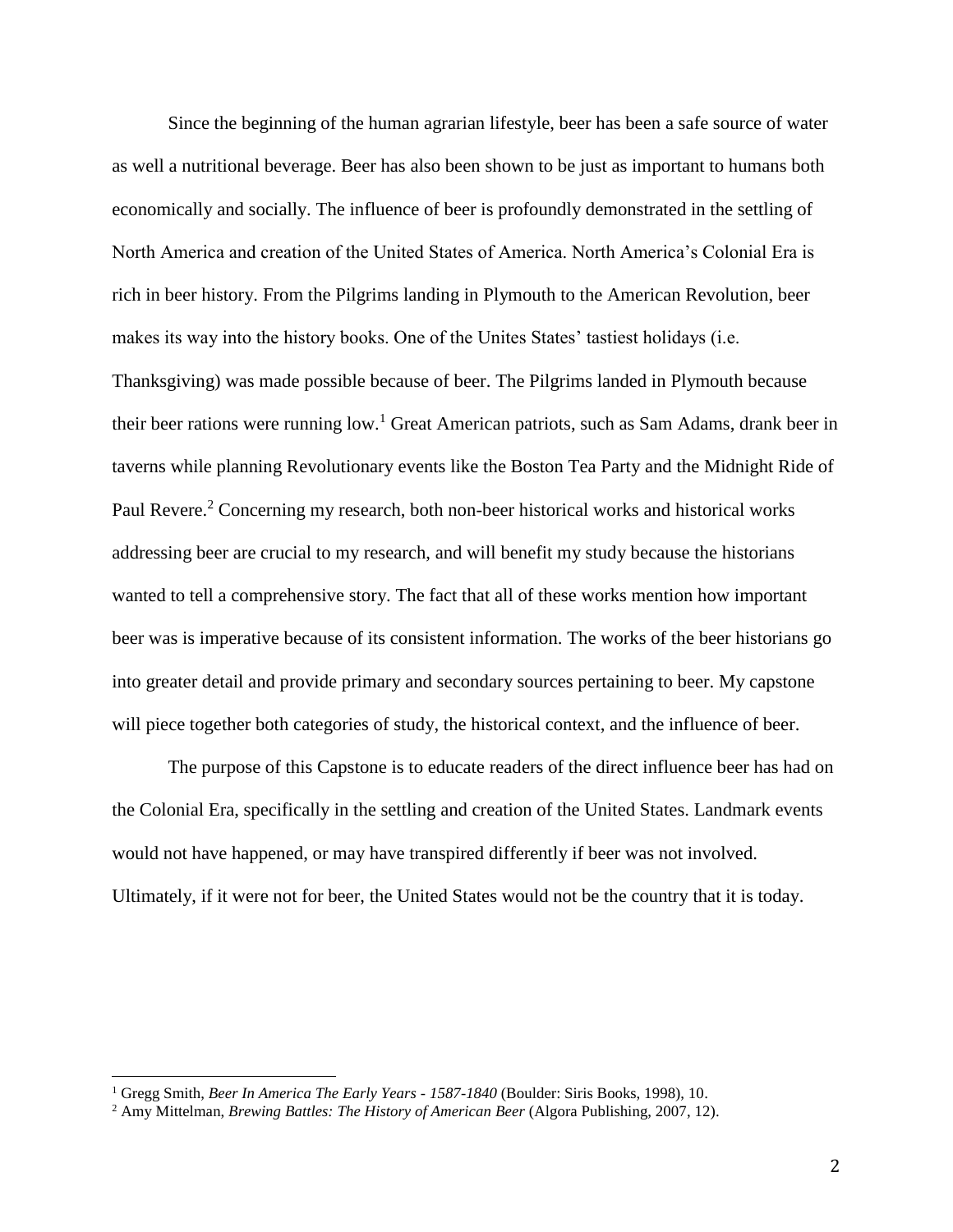#### **Historiography**

When I first started my research in the fall of 2016, I personally reached out to Dr. Patrick McGovern about my project and asked for advice and references. Recognized as the "Indiana Jones of Ancient Ales, Wines, and Extreme Beverages," McGovern holds numerous degrees in history, chemistry, neurochemistry, and archeology.<sup>3</sup> Dr. McGovern has collaborated with Dogfish Head Brewing of Delaware to recreate ancient ales from McGovern's study of King Midas' Tomb. Through their studies, McGovern and his team did a chemical analysis of a residue inside a clay jar. This residue ended up being a beer.<sup>4</sup> Through science, McGovern and Dogfish Head Brewing recreated this 2700-year-old beer naming it Midas Touch.<sup>5</sup> Since McGovern deals with ancient history he was not too familiar with colonial brewing. As a suggestion, McGovern recommended that I read *Brewed In America: A History of Beer & Ale in the United States* by Stanley Baron.

*Brewed in America* became one of the most important sources for my research. Baron provided a significant amount of beer related history from primary and secondary sources from the United States Colonial Era through to the 1900's. Purchasing *Brewed In America* through Amazon.com led to the suggestion of *Beer In America The Early Years - 1587-1840* by beer historian Gregg Smith. Not only does Smith use Baron for his study, he does his own extensive research on American beer history. Again, Baron shows up again in my research within beer historians and researchers Eline Poelmans and John Swinnen's *A Brief Economic History of Beer*. In this under-researched history, Baron is the leading historian.

<sup>3</sup> Patrick McGovern, "Dr. Pat," *Biomolecular Archaeology Project*, accessed November 12, 2017.

https://www.penn.museum/sites/biomoleculararchaeology/?page\_id=10.

<sup>&</sup>lt;sup>4</sup> McGovern.

<sup>5</sup> "Midas Touch," *Dogfish.com*, accessed November 12, 2017. https://www.dogfish.com/brewery/beer/midas-touch.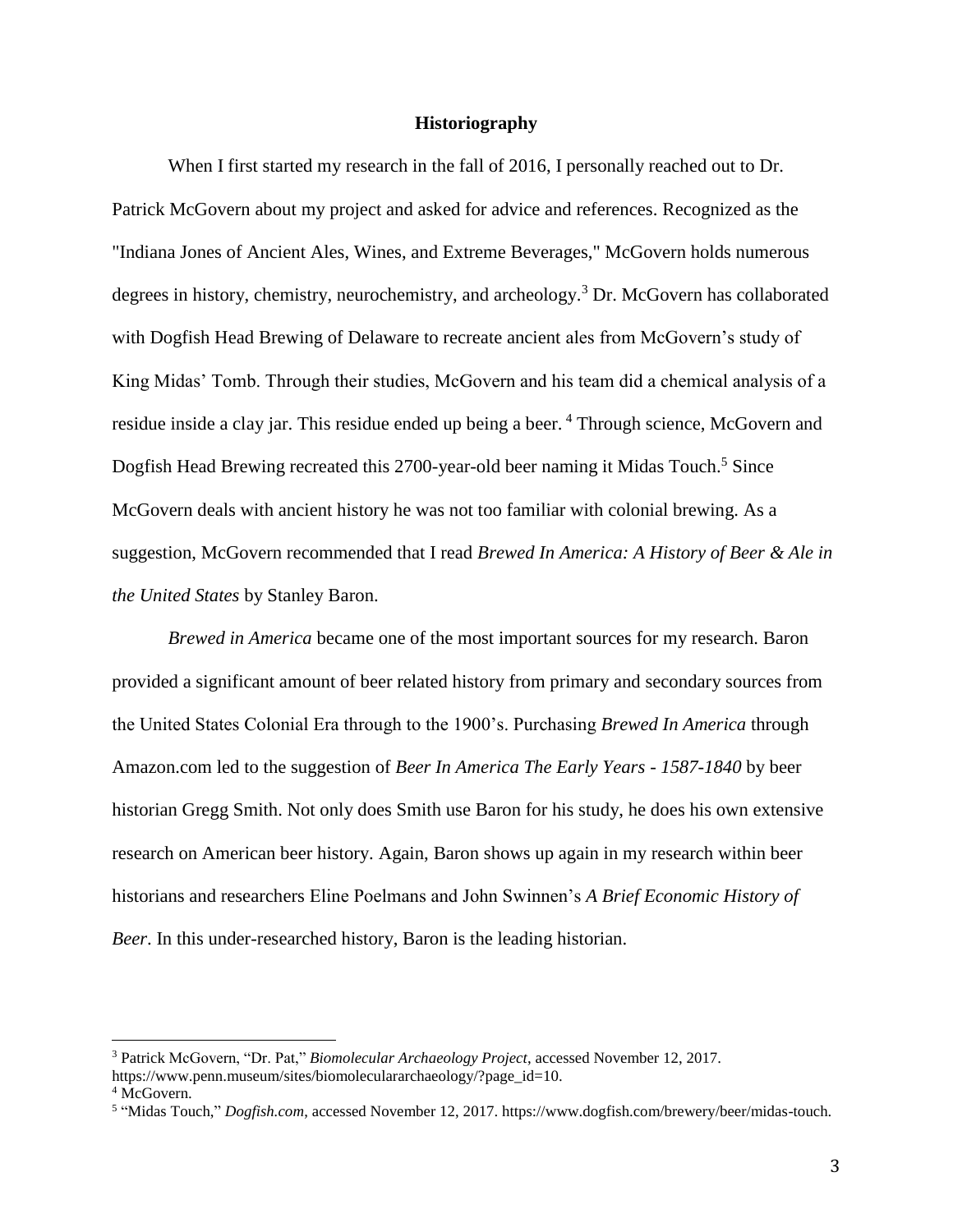Another resource that has been crucial is the History Librarian, Eddy Hogan, who introduced me to numerous sources. Hogan's suggestion of books available in the CSUMB Library led me to finding other books I needed. As I was picking up the books Hogan suggested, I looked around the areas the books were located and found other excellent books for my research. These books ended up being very pivotal to my research on the Pilgrims.

The last method of research I have implemented the use of the Internet. Through the Internet I have been able to search for primary and secondary sources. These sources include George Washington's beer recipe<sup>6</sup> and the Mayflower Compact.<sup>7</sup> The Internet has provided excellent sources and online archives such as the Library of Congress, other works by Dr. McGovern, and very important databases such as JSTOR and Google Scholar. Through these databases I have been able to compile enough evidence to show that beer has had a great impact on the Colonial Era and the creation of the United States of America.

The Colonial Era of what is now the United States of America has been well studied for over 200 years. Looking back at this era from 1500's to the signing of the Constitution of the United States in 1787, many different aspects of colonial life have been researched and many misconceptions have been dispelled throughout the years from new emerging evidence. One aspect of the Colonial Era that has not been as well examined is how the consumption of beer influenced the creation the United States. Survival and daily life during the Colonial Era was indeed very difficult due to disease, starvation, the elements, and, in some instances attacks, from Native Americans. Some may be surprised to learn that beer not only helped the colonists and founding fathers, but also had a profound influence on the creation of the United States.

<sup>&</sup>lt;sup>6</sup> "To Make Small Beer," *New York Public Library*, accessed December 5, 2017.

https://www.nypl.org/about/divisions/manuscripts-division/george-washington-beer.

<sup>7</sup> Henry Martyn Dexter, *Mourt's Relation or Journal of the Plantation at Plymouth*, (Boston, J. K. Wiggin, 1865). Retrieved from the Library of Congress, https://lccn.loc.gov/03008746, 6.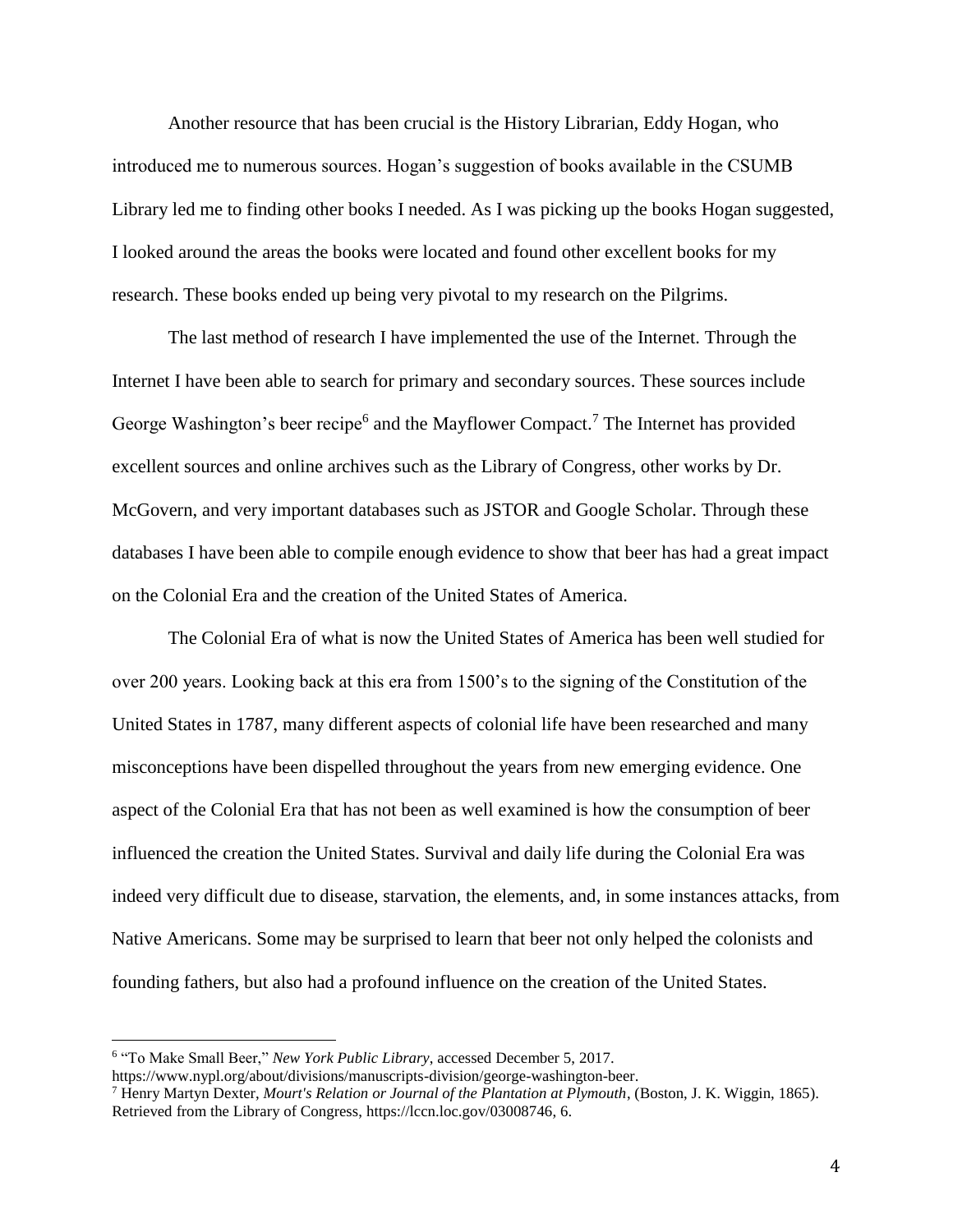Unbeknownst to these colonists, drinking beer saved their lives, provided nutrition, and helped fuel a revolution.

The examination of the Colonial Era and beer can be broken down into two categories of study; the historical context in which these people lived and how beer influenced this time period. These two categories can be broken down further into at least three fields of study and expertise: historians/anthropologist, business/economic experts, beer historians, and the use of primary documents of the time. In the field of Colonial history, historians such as Claudia Durst Johnson, Dorothy Denneen Volo and James M. Volo, anthropologist James Deetz, historian Patricia Scott Deetz, and Nathaniel Philbrick specialize in specific times and places from the landing of the Pilgrims in Plymouth to the American Revolutionary War. Beer historians such as Stanley Baron, Gregg Smith, Amy Mittelman, and economic historians and beer historians Eline Poelmans and John Swinnen research and write about beer's importance in a general sense. Not surprisingly, every one of these texts addresses the importance of beer from a survival, health, economic, or revolutionary standpoint.

In *The Times of Their Lives: Life, Love, and Death in Plymouth Colony*, well known anthropologist James Deetz and his wife, historian Patricia Scott Deetz go into great detail about the Plymouth Colony. Deetz begins the book by tackling the Thanksgiving myth. The importance of this book derives from bridging the old history of Plymouth with the new history on the subject. The Deetz' cover everything concerning the Plymouth Colony from their daily diet, court cases, sex, how the household was run, furnishings, religion, up through modern day (2000s) existence of Plymouth. Through the old history and new history of Plymouth, the Deetz' are able to give a far better look at how things were during the 1600's in the Plymouth Colony. This book is very valuable to my study because not only does it go into great detail about the day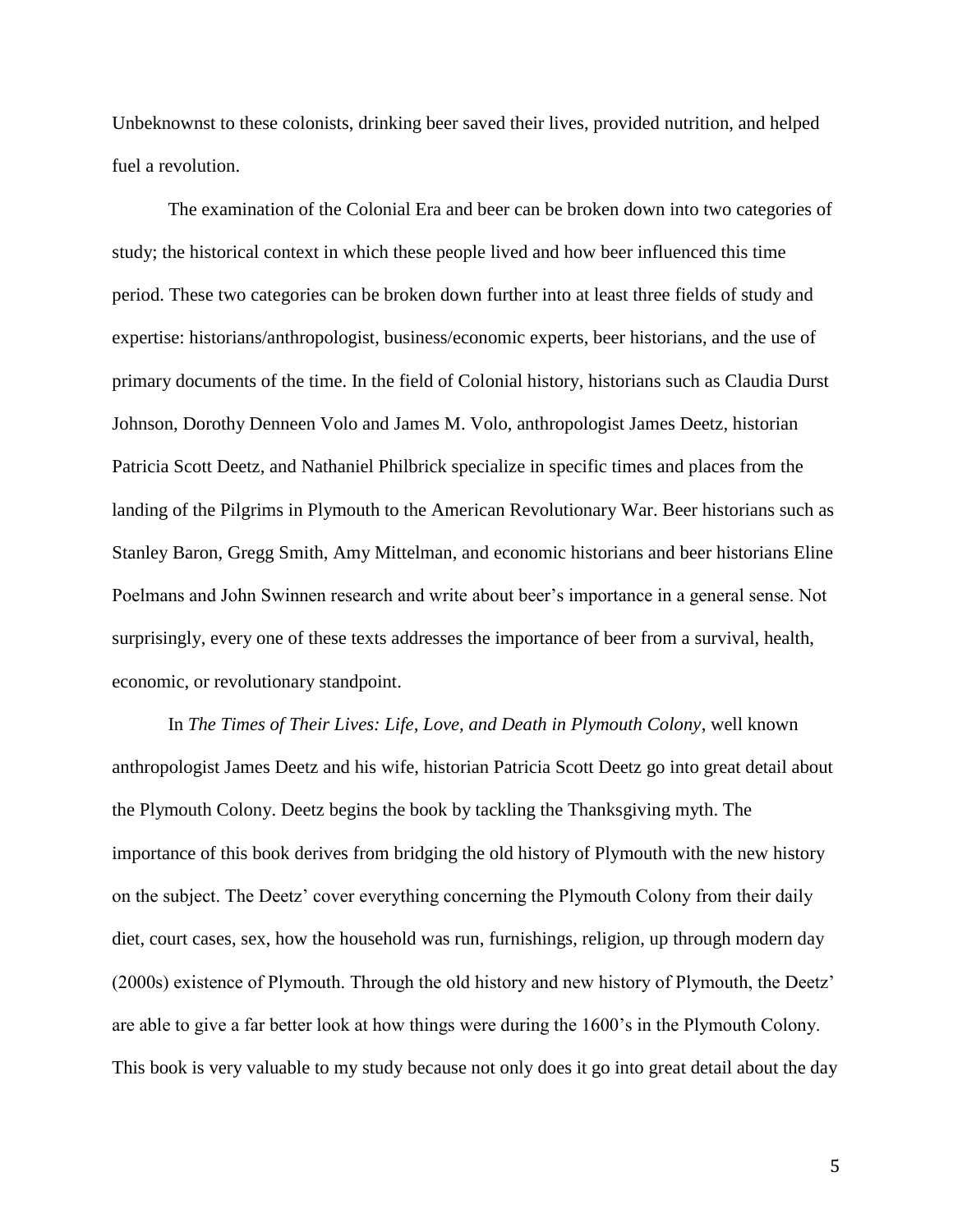to day live of those in the Plymouth Colony; it mentions beer and other alcohol throughout the text. This is imperative to my research because it is not written by a beer historian, or written to show the importance of beer during the colonial era. This book gives facts and analysis about how beer was a staple in not only the Plymouth Colony but in English daily lives and other colonies in America.

Historian and author Nathaniel Philbrick introduces readers with the journey of the Pilgrims sailing to North America aboard the Mayflower in the book titled, *Mayflower: A Story of Courage, Community, and War*. Philbrick enlightens readers about what it meant to be a Pilgrim. To understand the Pilgrims journey to North America, one must understand the Pilgrims origins. From the sailing aboard the Mayflower to King Philip's War, Philbrick goes into great detail about the Pilgrims way of life. Everything from the Pilgrims' social life, relations with the Wampanoag<sup>8</sup>, the first Thanksgiving, survival, and war is presented in great detail. This book is of great importance to my research because it gives great detail about the Pilgrims and their voyage aboard the Mayflower. Another strength this book provides is that it mentions beer on the first page. This book was not written as a beer history book, but shows how beer was important to the Pilgrims and influenced their diet and landing on Plymouth Rock. Not only is *Mayflower* alone an excellent source by itself; it strengthens the other sources on Pilgrim I am using for my research.

All of these sources contain information about the plight of the Pilgrims, their myths, survival, daily life, and religious practices. These scholars' perspectives are all written through the day-to-day life of the Pilgrims. Documents and accounts of common folk, governors, and sailors have all mentioned beer. Many of the English colonists coming to North America arrived

<sup>8</sup> Nathaniel Philbrick, *Mayflower: A Story of Courage, Community, and War*, (New York: Viking, 2006,) 155. The Wampanoag were an Indian Nation in the New England area lead by the Sachem Massasoit. Massasoit helped the Pilgrims during their struggle of establishing a colony in Plymouth.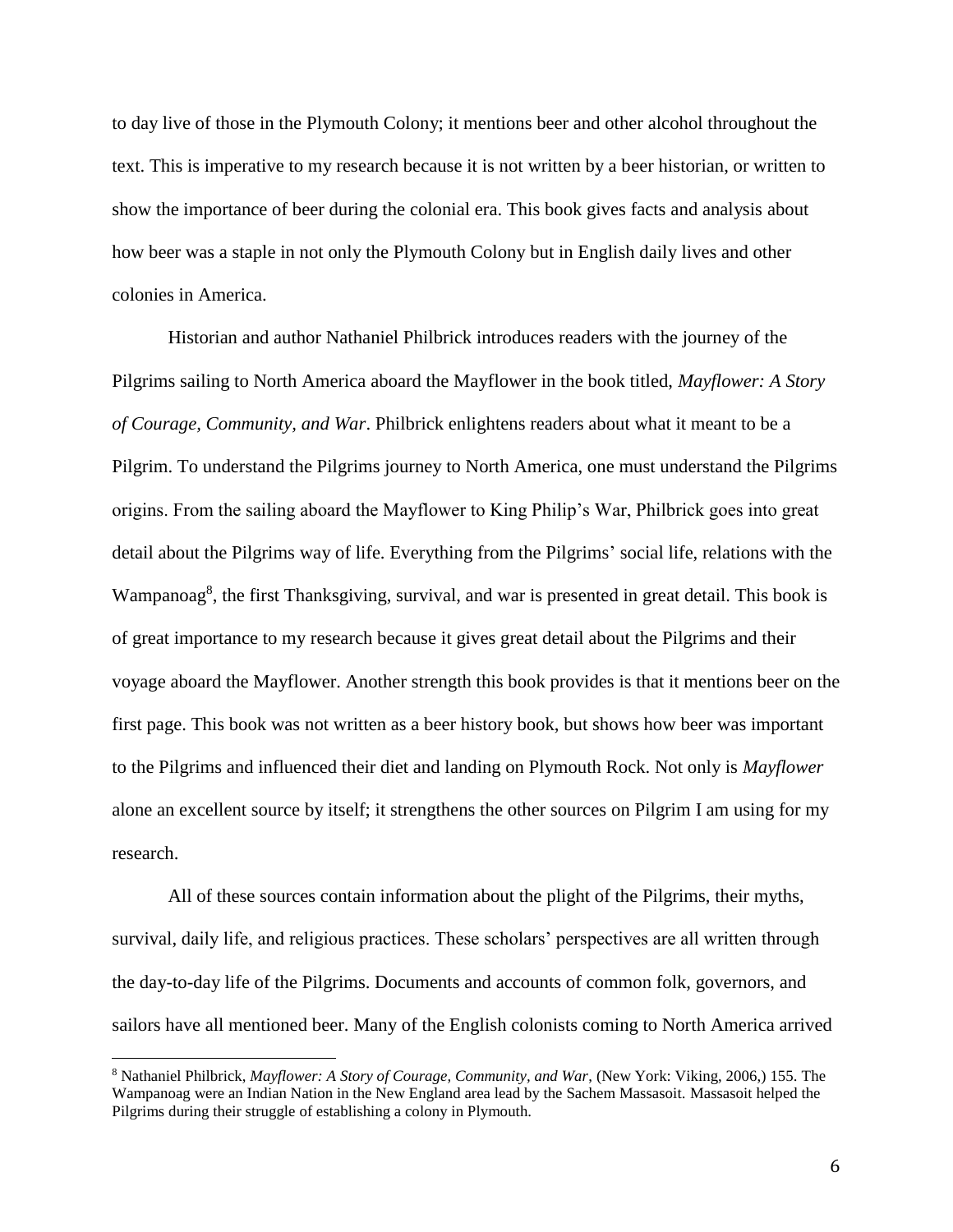with the mentality that drinking fresh water was dangerous due to the pollution of water sources in England. That mentality instilled the notion of drinking beer instead of water. Multiple accounts tell of the Pilgrims begrudgingly drinking the fresh New England waters because they were out of beer.

Not only is beer prominent in the world of the Pilgrims, other uses of beer are found during the Colonial Era. In the *Daily Life in Colonial New England*, prominent literary scholar Claudia Durst Johnson dives deep into the history of colonial New England. Johnson begins with the original settlers of New England (Native Americans such as the Wampanoag). Johnson explains the reason for English colonizers to immigrate to North America; thus began the numerous settlements of Massachusetts. Eventually, Boston became an important harbor, and is key to beginning the American Revolution with the events of the Boston Massacre and Boston Tea Party in the 1770's. With the every day lives of New Englanders during the Colonial Era, much information is divulged such as everyday diet, religion, commerce, government, entertainment, sex, slavery, education, and much more. Beer does not make a large contribution to this book, but it does find its place. One particular instance of beer in this book is how the brewing industry provided new jobs in the form of brewers, coopers, malters, and other beer related enterprising. I found this way of looking at beer very important to my research because I had not thought of the importance of beer from the job point of view. This opens up more doors in my beer research in Colonial America.

In *Daily Life During the American Revolution*, historians Dorothy Denneen Volo and James M. Volo go in to great detail about every day life in the colonies during the Revolutionary War and the events that led up to it. Through this in depth look, life in the colonies is broken down into great detail of clothing, food, beverage, religious and political beliefs, literacy rates,

7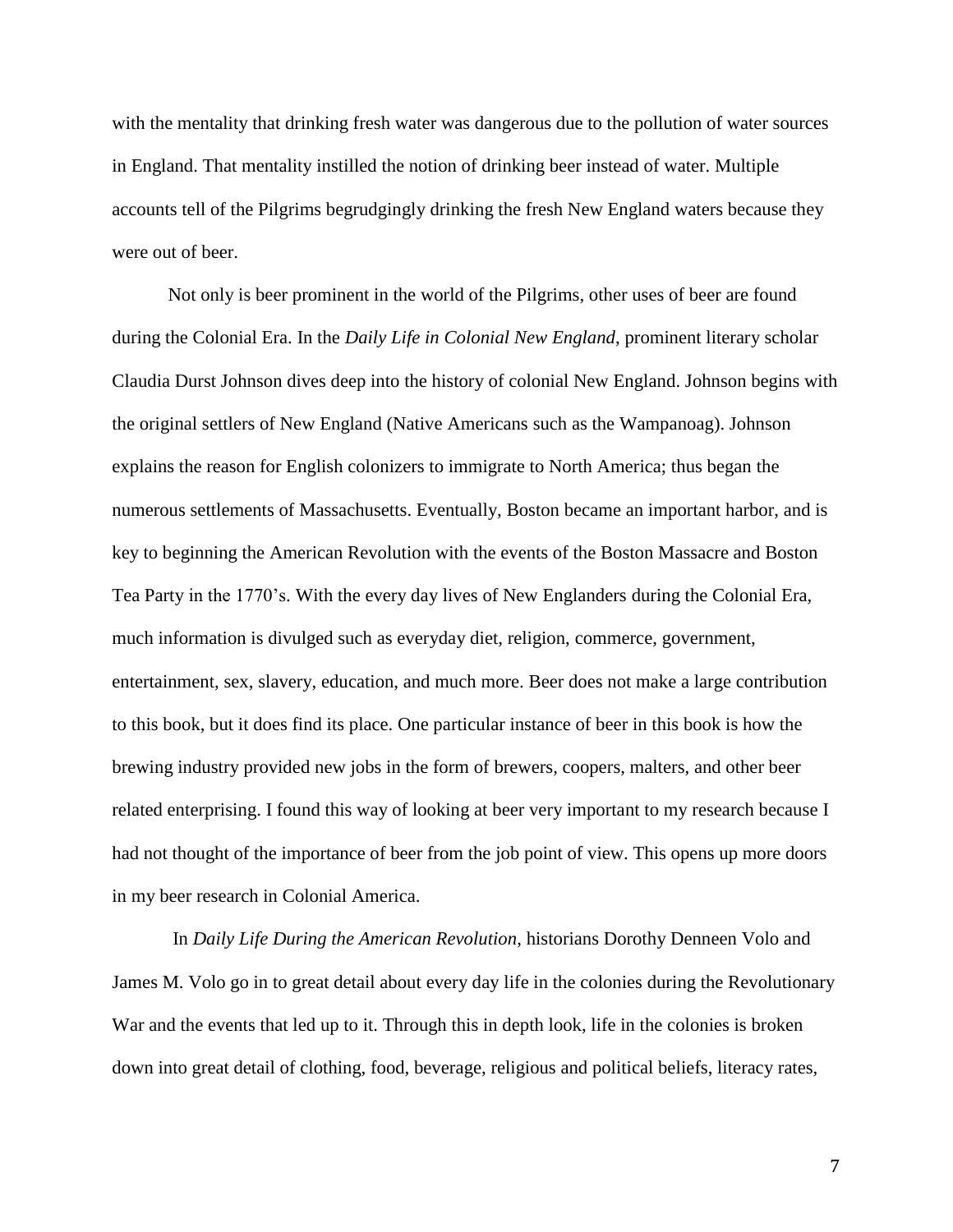fashion, entertainment (in home and in public), war, Native Americans, and much more. The Volos share what was an everyday experience during the American Revolutionary War compared to events and battles during this time. Because of this version of history, I am able to see what happened from the people's perspective. Through this perspective, and it not being a beer-focused source, I have found that beer played a part in the American Revolution.

Beer historians have gathered many clues and important pieces of information from the works of Deetz, Volo, Philbrick, and Johnson. Beer historians such as Baron, Smith, Mittelman, Poelmans and Swinnen have compiled very extensive beer and brewing histories of the Colonial Era. Most notable of the list are Smith and Baron. Baron began work in the 1960's. In *Brewed In America*, he introduces readers to the importance of beer in the colonies of North America. Through the use of primary sources, Baron shares importance of beer in the colonies that can be traced as far back to the Roanoke colony in the late 1500's. Baron takes readers on a journey from the earliest colonial settlements through to the 1900's and gives examples of beer in every day life and its nutritional value. Baron's research demonstrates the importance of beer to colonists, even to the ultra religious peoples such as the Puritans, who drank and relied on beer over other forms of alcohol such as wine and brandy. This source is extremely important to my research because its use of numerous primary sources. From these sources and accounts of colonists, I am able to prove my theory that beer was a driving force in the creation of the United States.

Smith's book *Beer In America The Early Years - 1587-1840* takes an in-depth look at beer and how it plays a large role in the colonial life in North America. Smith explores the colonies and their growth and how each one is connected with the issue of the dangers of drinking water instead of beer. Beer provides nutrition while killing deadly microbes during its

8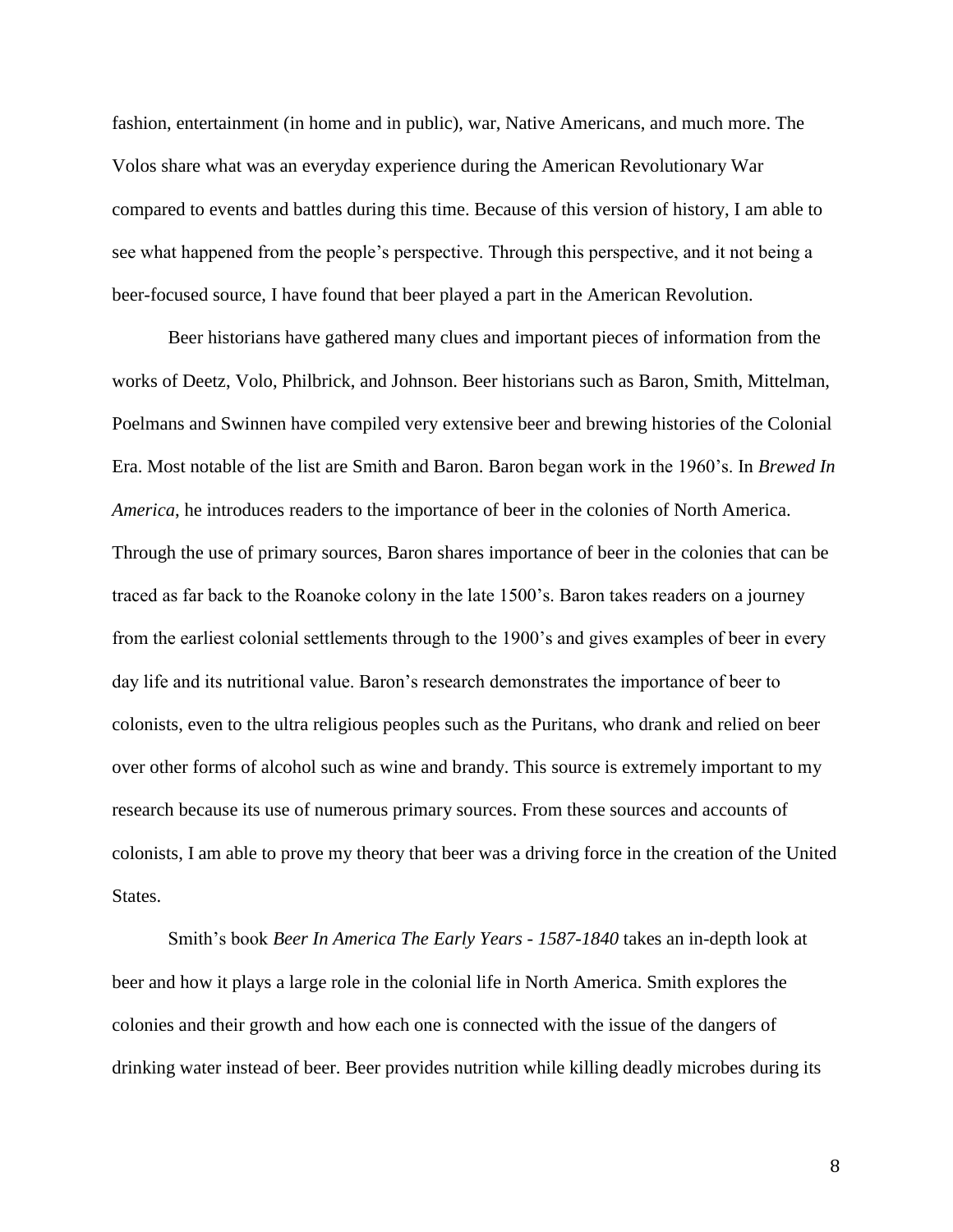brewing process. Due to decades of polluting local water sources in England, colonist travelling from England learned not to trust water and drink it. Colonist knew the benefits of beer and preferred its taste to water. Smith's book will be another crucial source for my capstone. Smith provides numerous other sources that I may use.

In *Brewing Battles*, historian Amy Mittelman explained the history of American beer. Throughout the book, beer and American History go hand in hand. From the earliest colonial settlers, to modern United States, the history of American beer is ever relevant and exciting. Mittelman goes into great depths of events in colonial history that are beer related. Some of these events involved Sam Adams. Adams, despite popular belief, was not a brewer but in fact owned a malt house. Malt is a grain known as malted barley, an ingredient used in brewing beer. Mittelman shares the importance of Sam Adams and his patriotic stance against taxation from the British Government. Adams and other patriots such as John Hancock planned protests and events such as the Boston Tea Party in taverns like the Green Dragon Inn while drinking beer. Mittelman's writing will be of great use to me because it shares experiences of important people in the American Revolution and how they revolve around beer. These experiences strengthen my theory of the importance of beer during the American Colonial period.

Many beer historians gather information from Baron. In modern research done by professors Eline Poelmans and John Swinnen's research article titled *A Brief Economic History of Beer*, delve into the origins of beer and its progression throughout time. These origins of beer can be traced as far back as 7,000 years in China. Other than learning about beers origin within different societies, Poelmans and Swinnen educate readers on how beer was more than just a beverage. In numerous societies beer has shown to be drank by both the rich and the poor, and not just for pleasure. Beer has been drunk for the necessity of life. Not only in ancient times did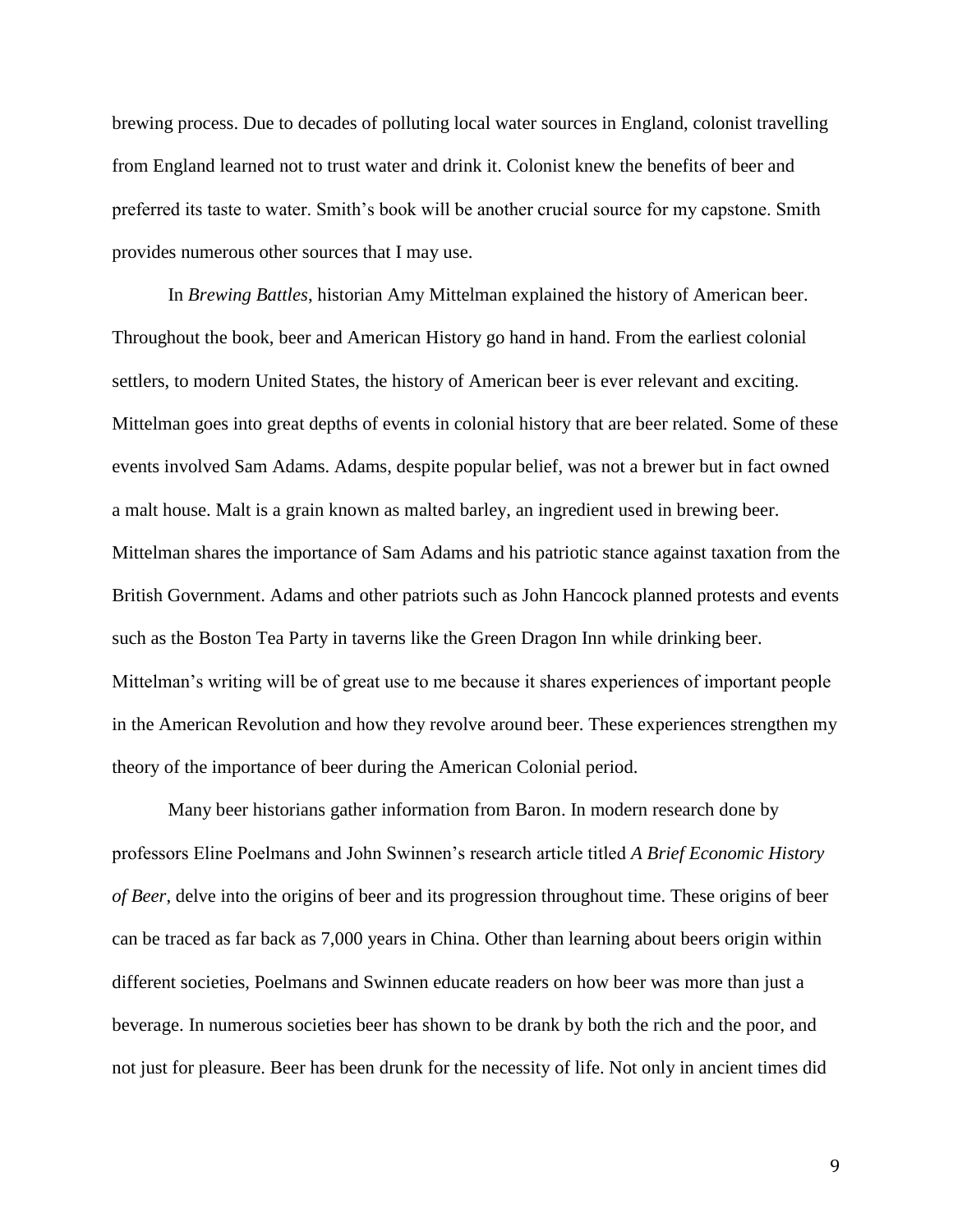civilizations depend on beer because of its nutrients; they depended on it as a water supply. This article is important to my research because it looks at beer from an economic, social, and medical perspective along with great sources I can use for research.

Through Baron's work, numerous accounts and primary sources have been found concerning colonial beer history. Numerous historians such as Philbrick attest to the Pilgrims' voyage on the Mayflower not being an easy feat especially when water stores were low and spoiling. Surviving on beer aboard the Mayflower, the Pilgrims decided to land in Plymouth instead of Virginia, contrary to popular belief. The decision to land in Plymouth was made because there was not enough beer aboard the ship to get the sailors back to England.<sup>9</sup> Baron shares a passage written from *Mourt's Relation*, by Edward Winslow and William Bradford of rations being low and stating, "especially our Beere."<sup>10</sup>

Although this research is limited to the Colonial Era, there is much research dating back to ancient history. Ancient alcohol expert Dr. Patrick McGovern has led the way in the study of the origins of alcohol, especially in beer. McGovern and his team of researchers have found ancient beer ingredients through chemical analysis in King Midas' Tomb. These analyses have helped with establishing theories about how important beer has been to ancient peoples and societies. McGovern's findings have further helped researchers in hypothesizing how humans began the agrarian lifestyle. One such theory is the Beer Before Bread Theory. This theory states that humans made the shift from the hunter-gatherer way of life into the agrarian life for the purpose of growing grain for beer, not bread.<sup>11</sup> McGovern lays the foundation of alcohols beginning in his book *Uncorking the Past: The Quest for Wine, Beer, and Other Alcoholic* 

<sup>9</sup> Stanley Baron, *Brewed In America: A History of Beer & Ale in the United States*, (Boston: Little, Brown & Company, 1962), 7.

<sup>10</sup> Baron, 7.

 $11$  Nickolaus Hines, "Civilization As We Know It May Have Started Because Of Beer," last modified April 12, 2018. http://all-that-is-interesting.com/history-of-beer.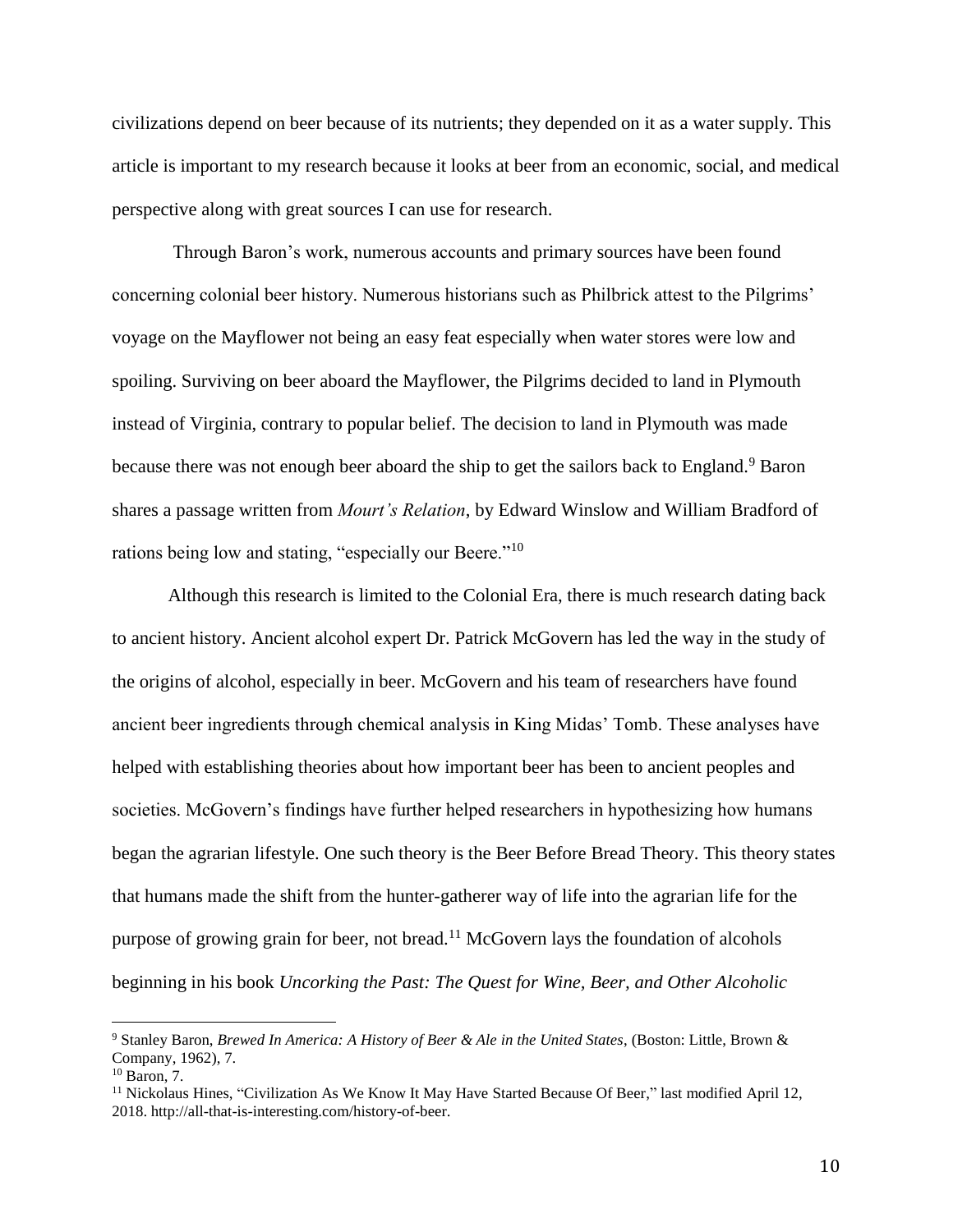*Beverages*. *Uncorking the Past…* examines beer from an archaeological perspective. McGovern reveals the importance of alcohol from its inception by ancient humans. Alcohol is explored from a spiritual, medical, and societal aspect in the every day lives of ancient humans. Through McGovern's research, historians get a better glimpse at how the every day life of ancient humans was made possible. Although McGovern's research does not cover my era of study, McGovern's research is imperative to human history. Just like ancient humans relied on beer to survive, Pilgrims and other settlers throughout time relied upon it. Drinking water has been a dangerous to many civilizations. The Pilgrims had this deep engrained distrust for water and drank beer for sustenance. As McGovern has laid the foundation for the origins of alcohol, I will lay the foundation for beer's hand in the creation of the United States.

Primary documents are crucial to any historical research. *Mourt's Relation* is one of the most important documents available concerning the Pilgrims. Many important pieces of history, beer history, and evidence about the Pilgrims can be found in *Mourt's Relation*. There are only two known written accounts of the first Thanksgiving, and both can be found in *Mourt's Relation*. One could argue that if it were not for beer, there would not have been the first Thanksgiving. Another valued primary source regarding the Pilgrims is the Mayflower Compact. This compact was written aboard the Mayflower ship after beer stores were low and the Pilgrims could not complete their journey to Northern Virginia. Once the decision was made to land in Plymouth, the Pilgrims created the Mayflower Compact to institute their new government for the new settlement.<sup>12</sup> Written by two Governors of the Plymouth Colony, William Bradford and Edward Winslow, *Mourt's Relation* recounts November 1620 to November 1621. Originally a booklet, *Mourt's Relation* is one of the main primary sources documenting the Pilgrims voyage

l

<sup>&</sup>lt;sup>12</sup> Henry Martyn Dexter, *Mourt's Relation or Journal of the Plantation at Plymouth*, (Boston, J. K. Wiggin, 1865), retrieved from the Library of Congress, https://lccn.loc.gov/03008746, 6-8.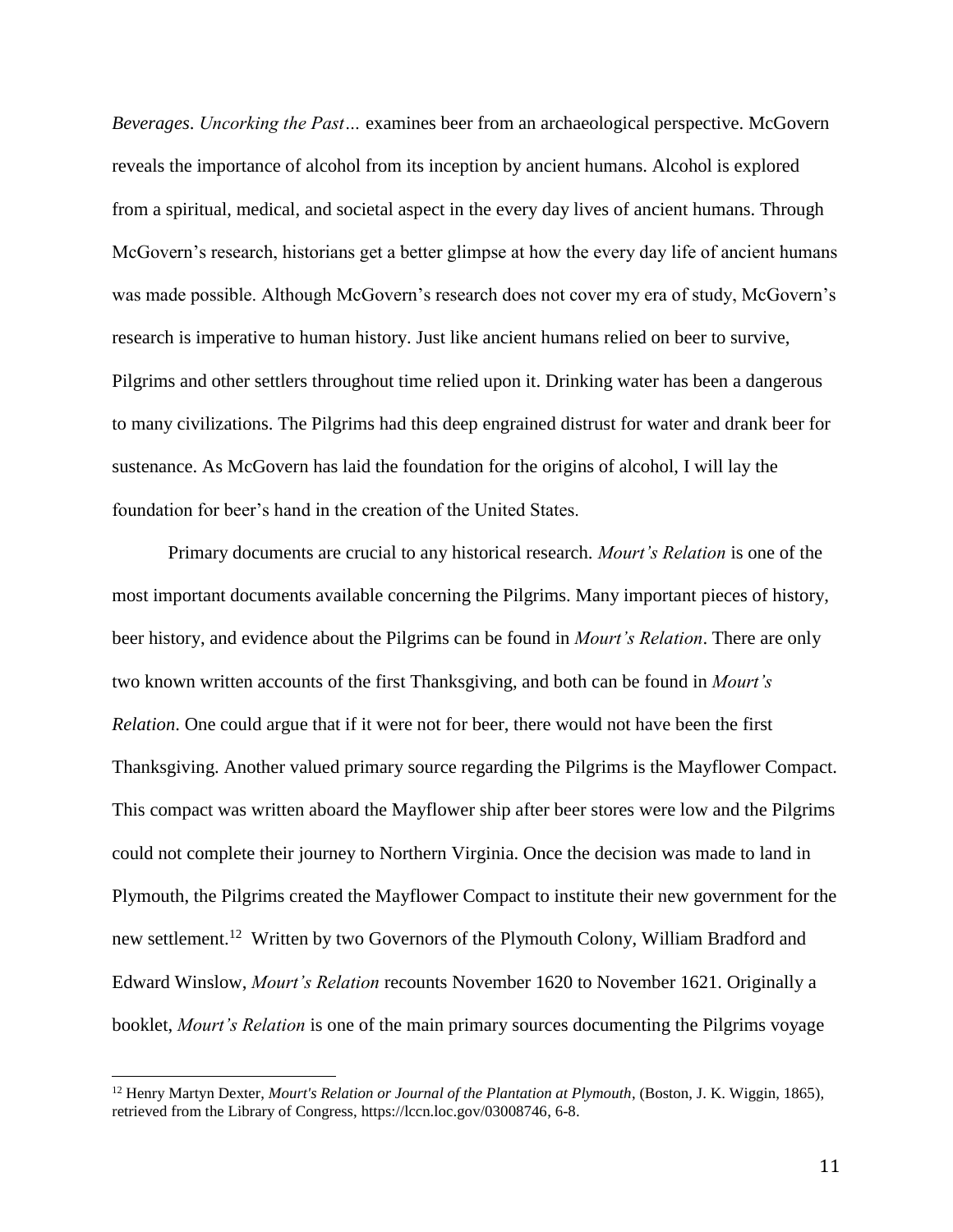and settling of the Plymouth Colony. Published in London by George Morton, this booklet has great detail about the Pilgrims voyage and their reasons for landing at Plymouth. Not only does this booklet contain important historical information about the settling of Plymouth, it contains the only first hand accounts of the first Thanksgiving by Bradford and Winslow. This is a very important source for my research. This document is found in just about every source concerning the Pilgrims. Not only it is written by two prominent members of the colony, it gives abundant information about the settling of Plymouth. In addition to the information on the first Thanksgiving, it contains one the earliest pieces of documentation of the Pilgrims that has survived, the Mayflower Compact. The Mayflower Compact was written by the Pilgrims aboard the Mayflower to establish a government in Plymouth. This was necessary since the Pilgrims could no longer complete their voyage to settle in Northern Virginia. One of the best pieces of information *Mourt's Relation* provides is the beer references. Beer is mentioned at least seven times. Having a primary source reference like this is a great advancement in my research.

Not only are primary documents important to historians, scientific data helps support the findings and claims of historians. Regarding beer and its consumption by mankind throughout history, science literature shows why it was so important. Through scientific studies on beer such as the *Effects of Moderate Beer Consumption on Health and Disease: A Consensus Document*, beer "contains trace amounts of minerals such as calcium, iron, magnesium, phosphorus, potassium, sodium, zinc, copper, manganese and selenium, fluoride and silicon."<sup>13</sup> In the article *Acute Effects of Beer on Endothelial Function and Hemodynamics: A Single-blind, Crossover Study in Healthy Volunteers*, researchers studied beer's effect on cardiovascular disease (CVD).

<sup>&</sup>lt;sup>13</sup> Giovanni de Gaetano et al. "Effects of Moderate Beer Consumption on Health and Disease: A Consensus Document," *Nutrition, Metabolism and Cardiovascular Diseases* 26, no. 6 (2016). https://www.sciencedirect.com/science/article/pii/S0939475316300047?via%3Dihub#!, 444-445.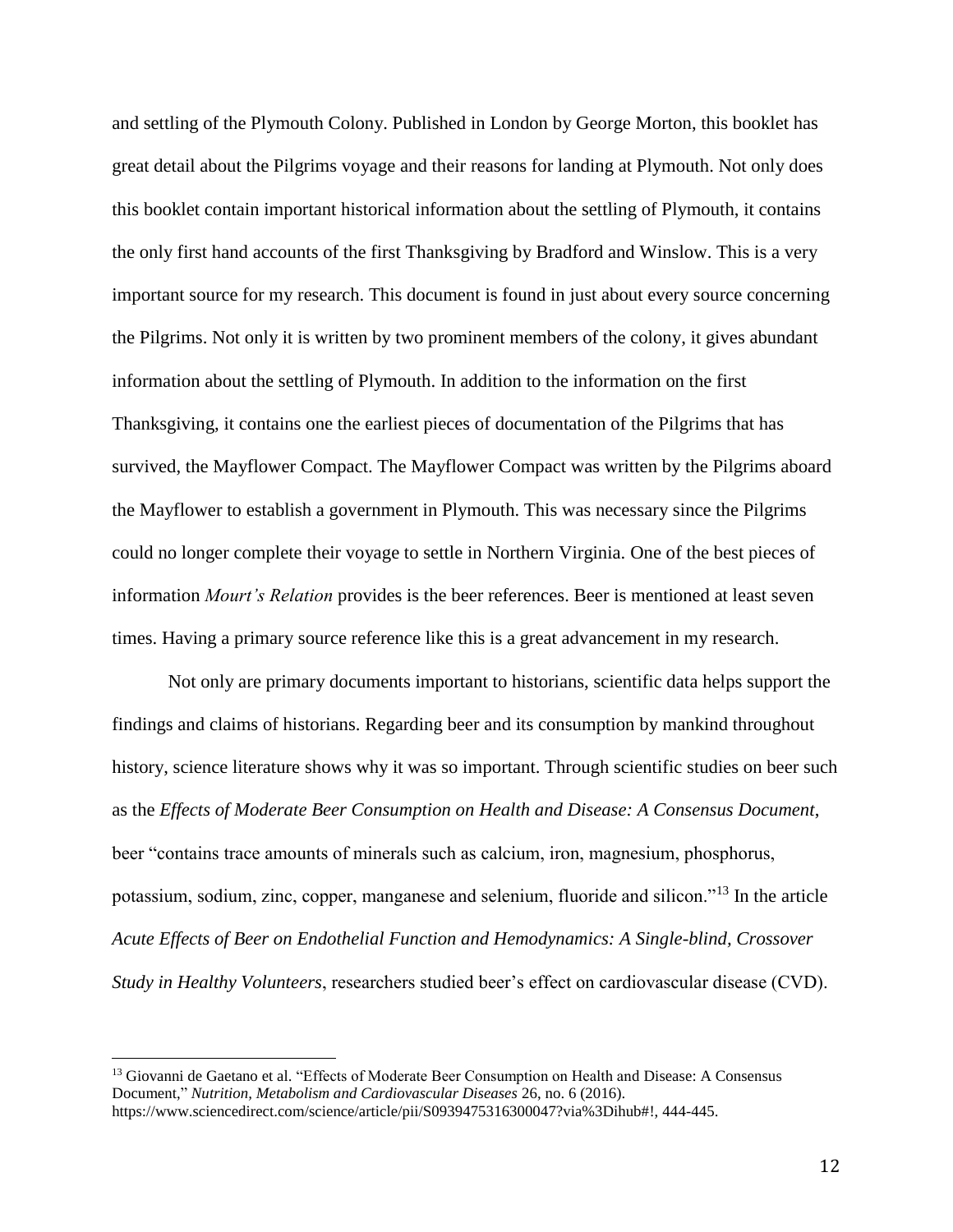"These findings suggest that consumption of regular beer has a measurable acute beneficial effect on these CVD biomarkers."<sup>14</sup>

#### **Decision Theory**

The theoretical construct of how and why historical events took place becomes a complex and fascinating study, with the examination of the influence of beer on the Colonial Era and creation of the United States being no exception. Historians and philosophers inherently ask, "what if this event transpired in a different manner?" This is known as Counterfactual History.<sup>15</sup> Historians can always ask questions like this, but in reality, the question that should be asked is *why* an event happened. Regarding beer and the Colonial Era and the creation of the United States, there are several questions to examine. Some of these questions include:

- Why did the Pilgrims land at Plymouth when that was not the original plan?
- Why didn't Europeans drink water? Why was beer so much more preferable?
- Why did those planning the American Revolution drink beer instead of other types of alcohol?

These questions can be examined with Decision Theory (DT). According to Katie Steele and H. Orri Stefánsson, "Decision Theory is concerned with the reasoning underlying an agent's choices, whether this is a mundane choice between taking the bus or getting a taxi, or a more farreaching choice about whether to pursue a demanding political career."<sup>16</sup> The origins of DT can

<sup>&</sup>lt;sup>14</sup> Kalliopi Karatzi, "Acute Effects of Beer on Endothelial Function and Hemodynamics: A Single-blind, Crossover Study in Healthy Volunteers," *Nutrition* 29, no. 9 (2010): 1122-1126, http://www.nutritionjrnl.com/article/S0899- 9007(13)00108-1/abstract.

<sup>15</sup> Peter Menzies, "Counterfactual Theories of Causation," *The Stanford Encyclopedia of Philosophy*, Feb. 10, 2014, https://plato.stanford.edu/archives/win2017/entries/causation-counterfactual/.

<sup>16</sup> Katie Steele and H. Orri Stefánsson, "Decision Theory", *The Stanford Encyclopedia of Philosophy*, Dec. 16, 2015. https://plato.stanford.edu/entries/decision-theory/.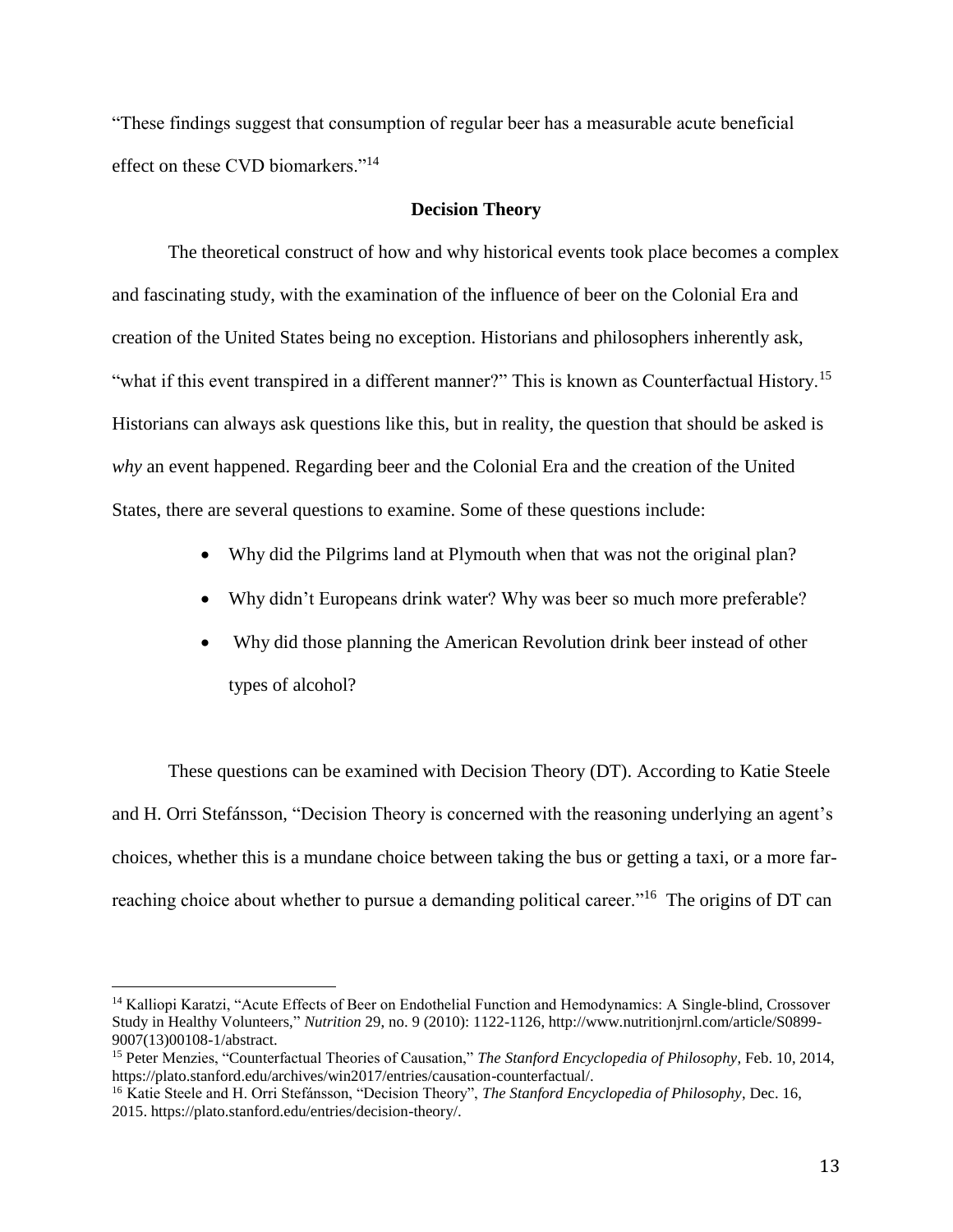be traced back to the French mathematician, scientist, philosopher, theologian, and inventor, Blaise Pascal. Born in Clermont, France on June 19, 1623.<sup>17</sup>

Pascal's work on DT stems from his work called Pascal's Wager (PW) discussed in his work, *Pensées*. As a devout Catholic, the PW was written in the mid 1600's, and is a way for people to decide on the existence of God. Through this rational decision process, a person weighs the pros and cons of God existing and not existing.<sup>18</sup> This decision making process is where DT was born. DT essentially attempts to answer the question "Why does a person make the choices they do?" These choices are made in a theoretical or rational fashion. When a person is faced with a dilemma or a simple choice, the person weighs what options of what may happen, if it solely benefits them, or if it's altruistic.<sup>19</sup>

The works of Pascal has influenced more recent theorists and social psychologists such as Daniel Kahneman and Amos Tversky. Kahneman was born in Tel Aviv, Israel in 1934. In 1961, Kahneman received a PhD in Psychology from the University of California, Berkeley.<sup>20</sup> Tversky was born in1937 in Haifa, Israel and obtained his PhD in Psychology from the University of Michigan in 1965.<sup>21</sup> Kahneman and Tversky began working together in 1969, but it would not be until 1974 that the two began working on their DT based research.<sup>22</sup> Although their research uses decision theory, they named it Prospect Theory (PT). Kahneman and Tversky define PT as,

 $\overline{a}$ 

<sup>22</sup> Kahneman, Daniel. "Biographical". *Nobelprize.org,* accessed March 21, 2018.

<sup>17</sup> David Simpson, "Blaise Pascal (1623–1662)", *Internet Encyclopedia of* Philosophy, accessed March 18, 2018. http://www.iep.utm.edu/pascal-b/.

 $18 \text{ Simpson.}$ 

<sup>&</sup>lt;sup>19</sup> "Pascal's Wager," Princeton, accessed March 18, 2018.

https://www.princeton.edu/~grosen/puc/phi203/Pascal.html.

<sup>20</sup> "Daniel Kahneman." *Social Psychology Network*, last modified February 23, 2009. https://kahneman.socialpsychology.org.

<sup>21</sup> New World Encyclopedia contributors, "Amos Tversky," *New World Encyclopedia*, accessed March 21, 2018. http://www.newworldencyclopedia.org/p/index.php?title=Amos\_Tversky&oldid=99462.

http://www.nobelprize.org/nobel\_prizes/economic-sciences/laureates/2002/kahneman-bio.html.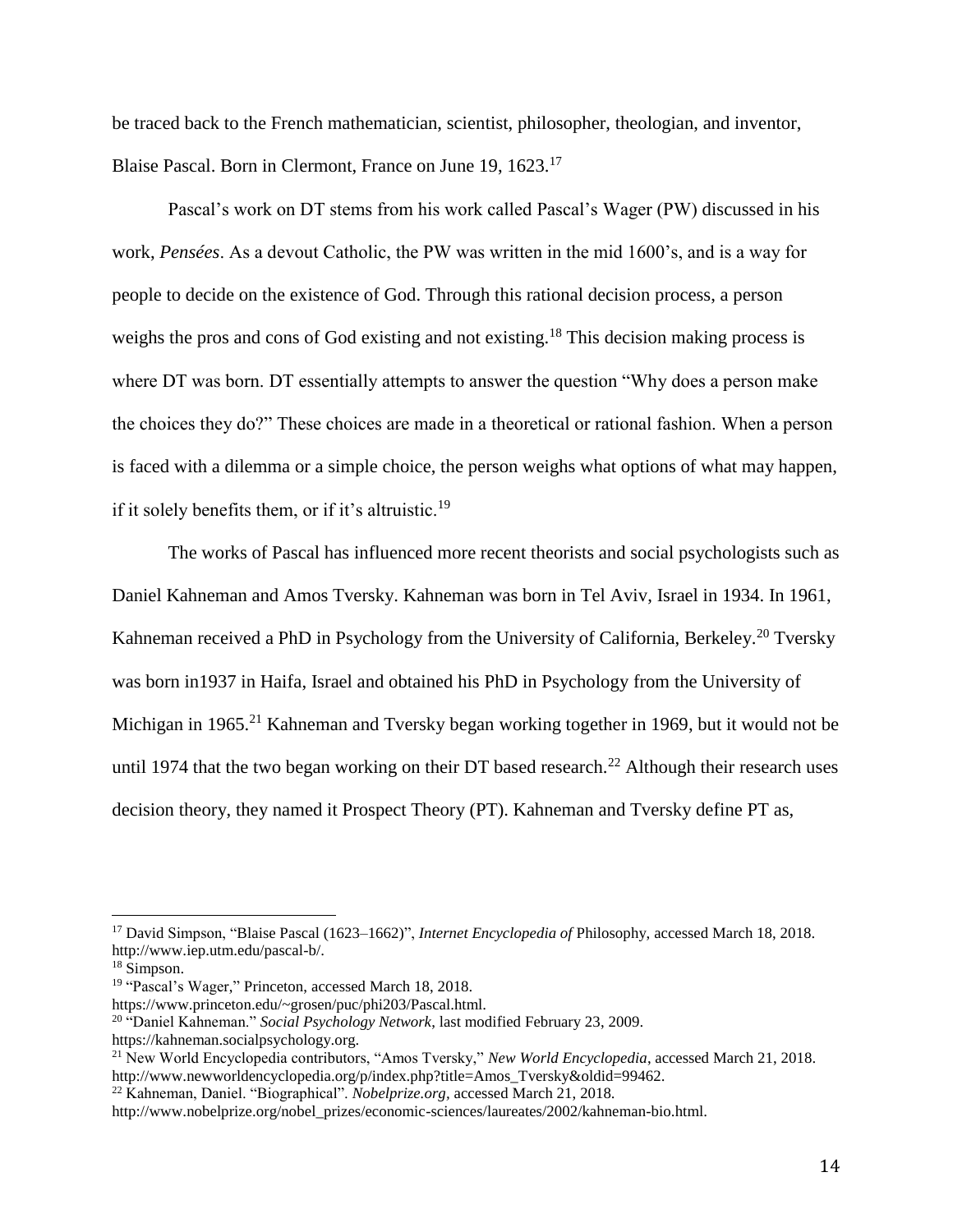"decision making under risk, and develops an alternative model, called prospect theory."<sup>23</sup> Much like Pascal's work, PT deals with rational decision-making, possibility, and with the weighing of the pros and cons. $24$ 

Regarding this study, DT can be used as a framework for examining Colonial Era life and the creation of the United States. Why did the Europeans, colonists and revolutionary Americans make the decisions they did? These people had to weigh options. For Europeans it was a fairly simple decision: drink water and run the risk of getting sick or even dying due to the numerous water-borne illnesses present in the water supply or find an alternative source for hydration. Another example of DT was when the Pilgrims had to think about landing while beer supplies were running low. Do they continue to search for their original landing site, or do they land so that the boat and its sailors can return to England with enough beer? Why did the revolutionists like Sam Adams drink beer over hard alcohol while planning a revolution? Beer was lower in alcohol and one could drink more over a longer period of time compared to whiskey and rum. Had the revolutionaries been drinking whiskey and rum, would they have had the same outcome?

The decisions made by these diverse peoples have had a large impact on U.S. and world history. We can always ask what if the Pilgrims had sufficient beer stores or what if Sam Adams drank whiskey and rum all night. The reality is, that doesn't matter. What has happened is the reality, and to understand these events and why they happened, we must analyze the decisions made. As Americans, the decisions made by the Pilgrims and the Founding Fathers have made a lasting impression on the world.

<sup>23</sup> Daniel Kahneman and Amos Tversky, "Prospect Theory: An Analysis of Decision under Risk," *Econometrica* 47, no. 2 (1079): 263,

https://www.jstor.org/stable/pdf/1914185.pdf?refreqid=excelsior%3A1837dd0c4834a8d0e24157eb3a087ad0.

<sup>24</sup> Kahneman and Tversky, 265.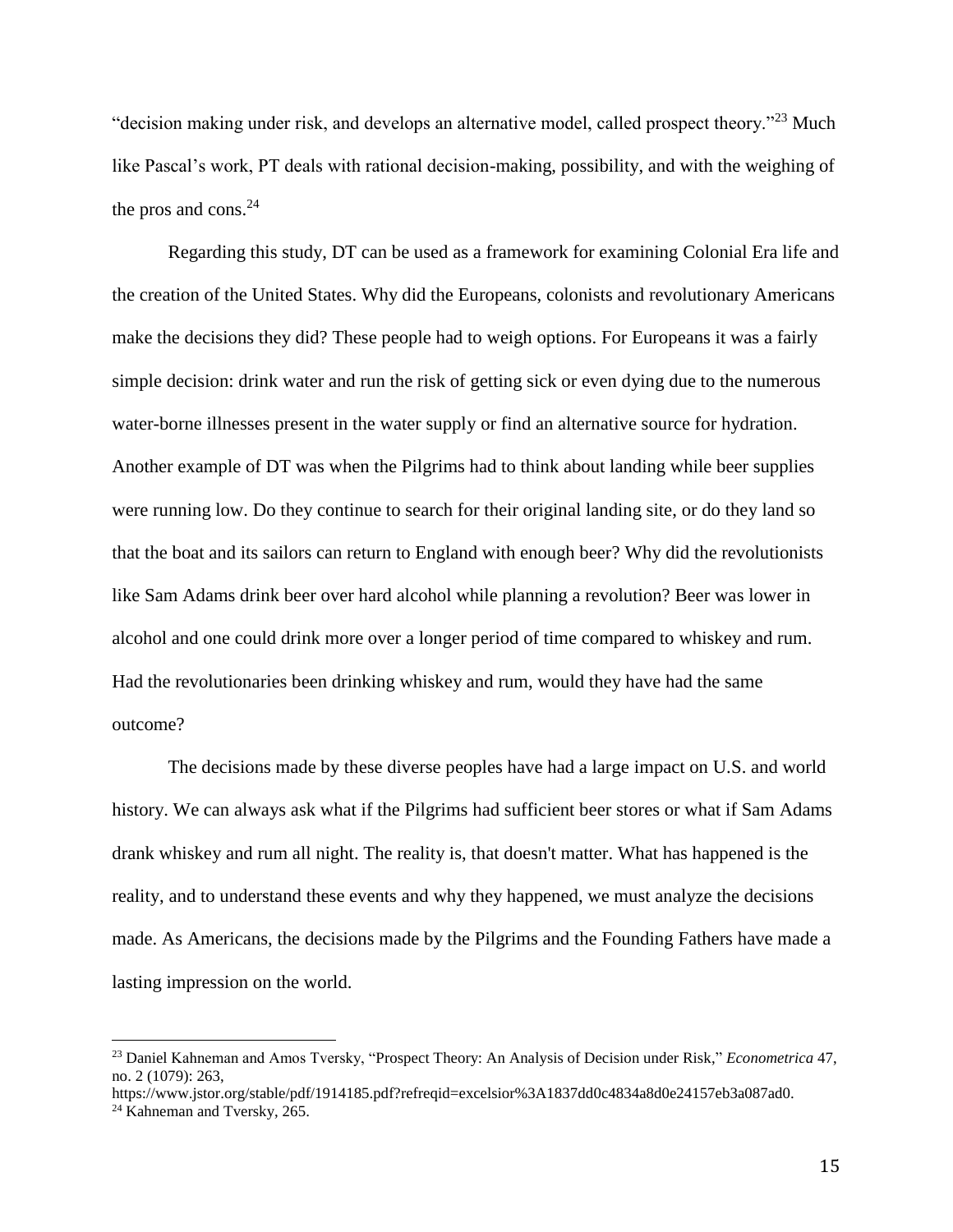#### **Research Methods**

There are many methods that historians employ when conducting research. Their research is not necessarily done through collecting data or surveys, but through the use of the Historical Methods. The Historical Method is done by examination of primary and secondary sources. A primary source is an item such as a document, artifact, a recording, or any other item that contains information about the era of study. A secondary source is a second-hand account of an event and is usually found in scholarly sources. A scholarly source is written by an expert in that field of study and tends to be peer-reviewed. To research primary and secondary sources, historians heavily rely on archives, libraries, and Internet historical databases such as JSTOR. Upon finding primary sources by the means of research, historians analyze the source and apply the findings, then inferences and conclusions about past events are made and how they have influenced social relations over time. Once the body of evidence is collected, historians place everything in chronological order and write their historiography. Similar to a literature review, the historiography compares the authors and the sources letting the writer interpret each source and begin their narrative.

For this study, the CSUMB library and historical databases were relied on heavily. After extensive research and the help of the CSUMB Librarians, several sources were identified that are necessary to complete this work. Multiple secondary sources concerning the Pilgrims, other Colonial settlements, and life during the American Revolutionary War were identified. These sources consisted of the book by Nathaniel Philbrick *Mayflower: A Story of Courage, Community, and War*, James Deetz and Patricia Scott Deetz' *The Times of Their Lives: Life, Love, and Death in Plymouth Colony*, Claudia Durst Johnson's book *Daily Life in Colonial New England*, and Dorothy Denneen Volo and James M. Volo's book *Daily Life During the American*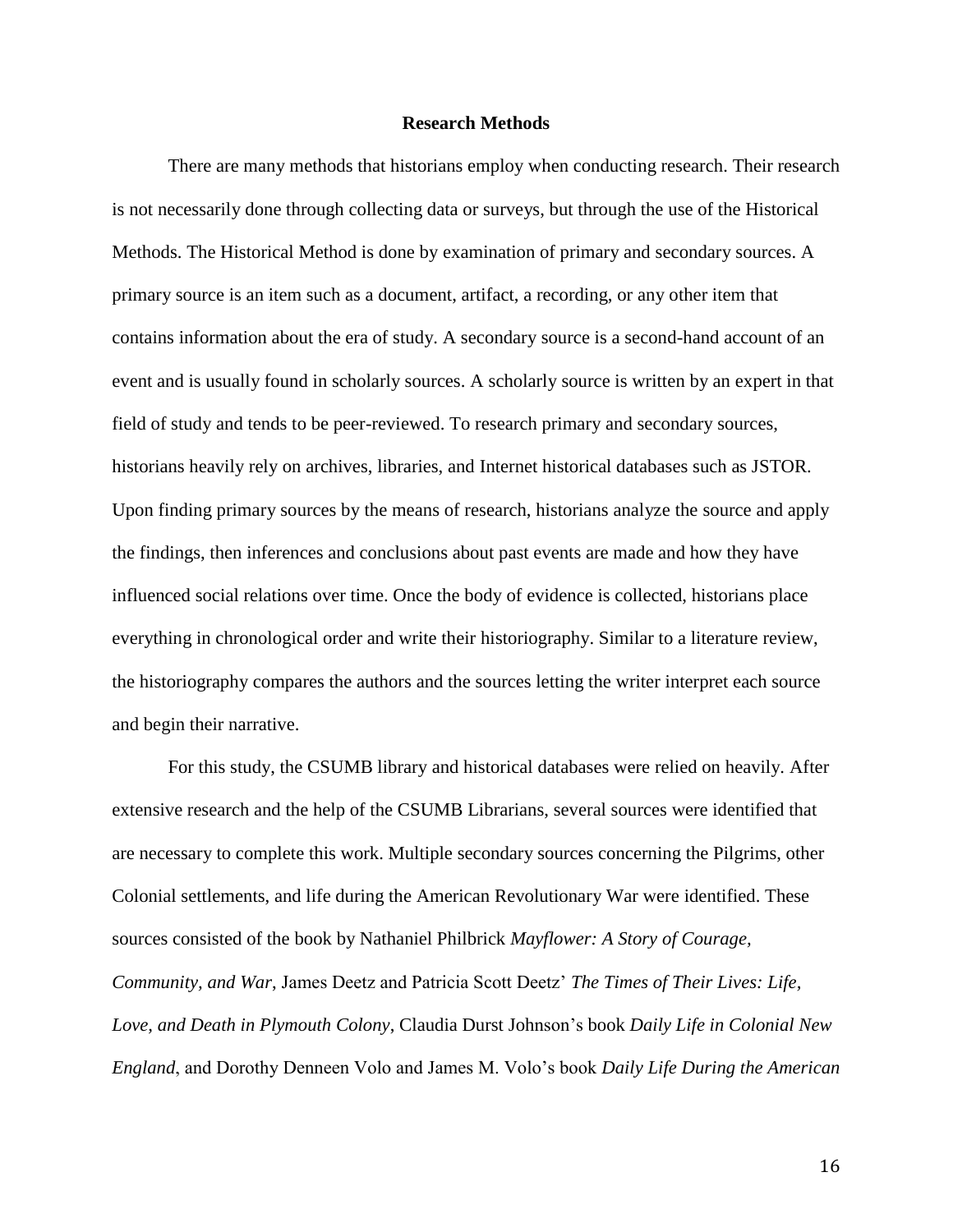*Revolution*. Through use of the CSUMB databases, other books and peer reviewed scholarly sources that have been highly useful were identified and crucial to this research such as Amy Mittelman's book *Brewing Battles: The History of American Beer*, and Eline Poelmans' and John Swinnen's article *A Brief Economic History of Beer*. Upon finishing the search for primary and secondary sources with historical methods, an annotated bibliography was created. The annotated bibliography paved the way for this historiography. The historiography and research by experts strengthened the argument of beer's impact on the Colonial Era and creation of the United States. As the historiography was completed, the project was organized chronologically and the history of the era and beer history were separated. Once the body of evidence was analyzed, the writing of the narrative could be commenced and prove the thesis statement.

#### **Findings and Analysis**

Drinking beer instead of water in Europe is documented as far back as the 1400s. Rivers and other water sources were highly polluted, and Europeans feared drinking water due to waterborne disease.<sup>25</sup> This reasonable fear of drinking water continued through several generations and well into the 1600s, during the Colonial Era in North America. In England and eventually the colonies, beer was a fundamental part of the everyday diet.<sup>26</sup> For the Pilgrims, "alcohol was to quench one's thirst or to treat the sick."<sup>27</sup> In England, almost all imbibed beer and was brewed at home as well as breweries.<sup>28</sup> Beer was present in the American Colonies from the very beginning, including England's first permanent settling of Virginia's Jamestown in 1607.<sup>29</sup> During this early settlement, individuals relied on incoming ships to bring beer and other

<sup>25</sup> Gregg Smith, *Beer In America The Early Years - 1587-1840* (Boulder: Siris Books, 1998), 3.

<sup>26</sup> Philbrick, 3.

<sup>27</sup> James Deetz and Patricia Scott Deetz, *The Times of Their Lives: Life, Love, and Death in Plymouth Colony* (New York: W.H. Freeman, 2000), 123.

<sup>28</sup> Deetz, 8.

<sup>29</sup> Stanley Baron, *Brewed In America: A History of Beer & Ale in the United States* (Boston: Little, Brown & Company, 1962), 3.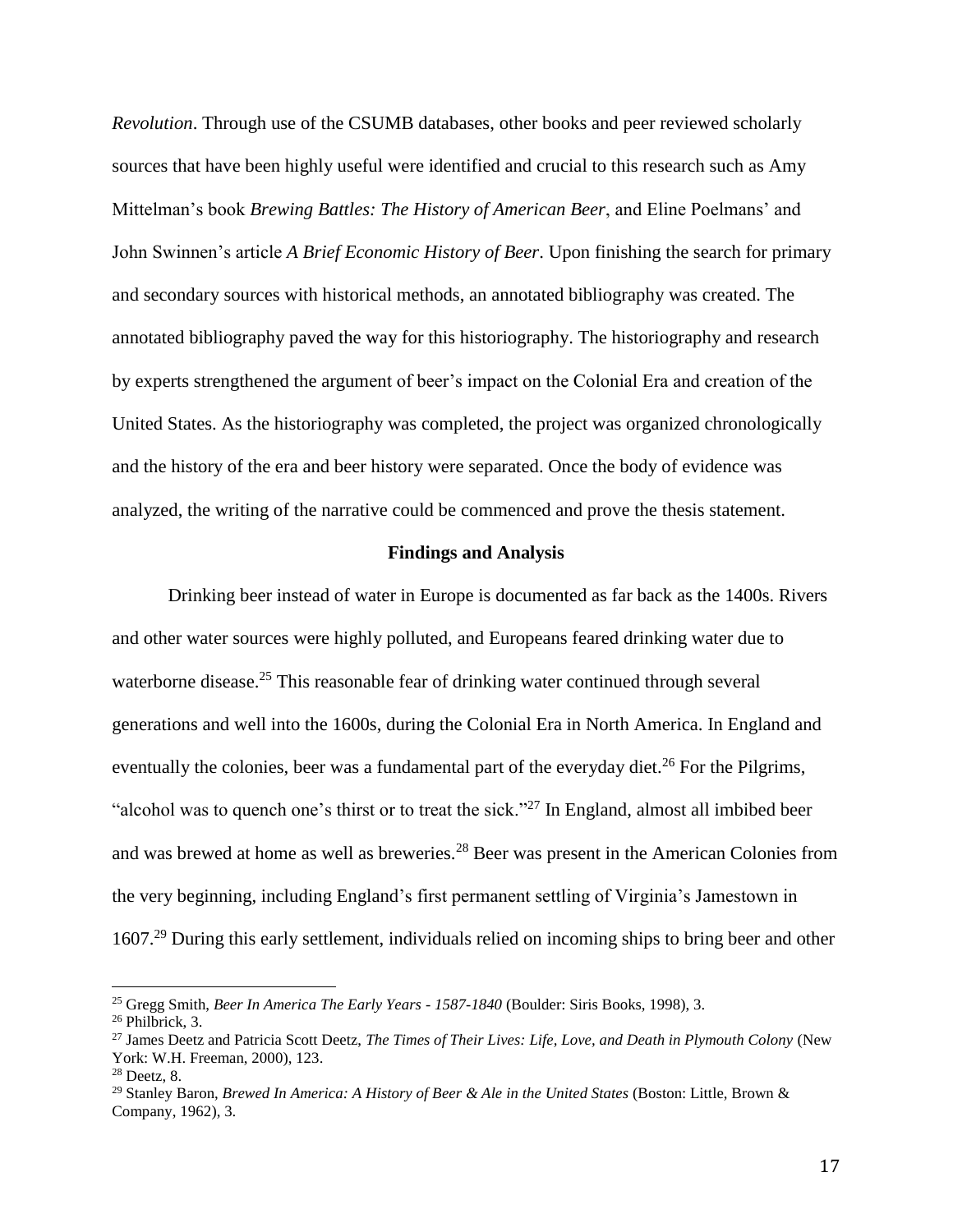supplies; there were no breweries yet built, nor were they agriculturally sufficient. One settler, Thomas Studly, complained that "there remained neither tavern, beer house, nor place of reliefe."<sup>30</sup> The complaint of not having beer becomes a common occurrence during the Colonial Era. Due to inadequate supplies, it was not uncommon for colonists to trade stolen goods with sailors for beer and other everyday staples. Farmers began planting barley along with food crops with plans of brewing beer.<sup>31</sup> During this time, beer was seen as food, or "liquid bread."<sup>32</sup> It is important to point out that beer in the 1600's contained an alcohol by volume (ABV) of around 6%.<sup>33</sup> By today's standards, that is a very normal percentage of alcohol. Today's commonly sold beer ranges from as low as 3% up to 18% ABV.

Through the accounts of colonists, it is clear that beer is an every day staple. Not only was beer an important part of a daily healthy diet for the English and English settlers, beer played a large role in the settling of the religious Pilgrims in Plymouth.<sup>34</sup> The arrival of the Pilgrims at Plymouth Rock in 1620 is a landmark event that was directly influenced by beer during the Colonial era. It is widely known that the Pilgrims sailed to North America to flee religious persecution by the Church of England. The Pilgrims were Puritans but were known as Separatists. The Separatists were a branch of the Puritan faith and believed that the Church of England needed to be rid of its many overindulgences and exploitations of its followers.<sup>35</sup>

What is less known is that originally, in August of 1620, two ships, the Speedwell and the Mayflower, were to depart from England carrying the Pilgrims. However, due to fear of sinking from leaks found in the Speedwell, 102 passengers (men, women, and children) set sail aboard

<sup>30</sup> Stanley Baron, *Brewed In America: A History of Beer & Ale in the United States* (Boston: Little, Brown & Company, 1962), 3.

 $31$  Baron, 5.

<sup>32</sup> Gregg Smith, *Beer In America The Early Years - 1587-1840* (Boulder: Siris Books, 1998), 4.

<sup>33</sup> Smith, 15.

<sup>&</sup>lt;sup>34</sup> Philbrick page 3

<sup>35</sup> Nathaniel Philbrick, *Mayflower: A Story of Courage, Community, and War* (New York: Viking, 2006), 4.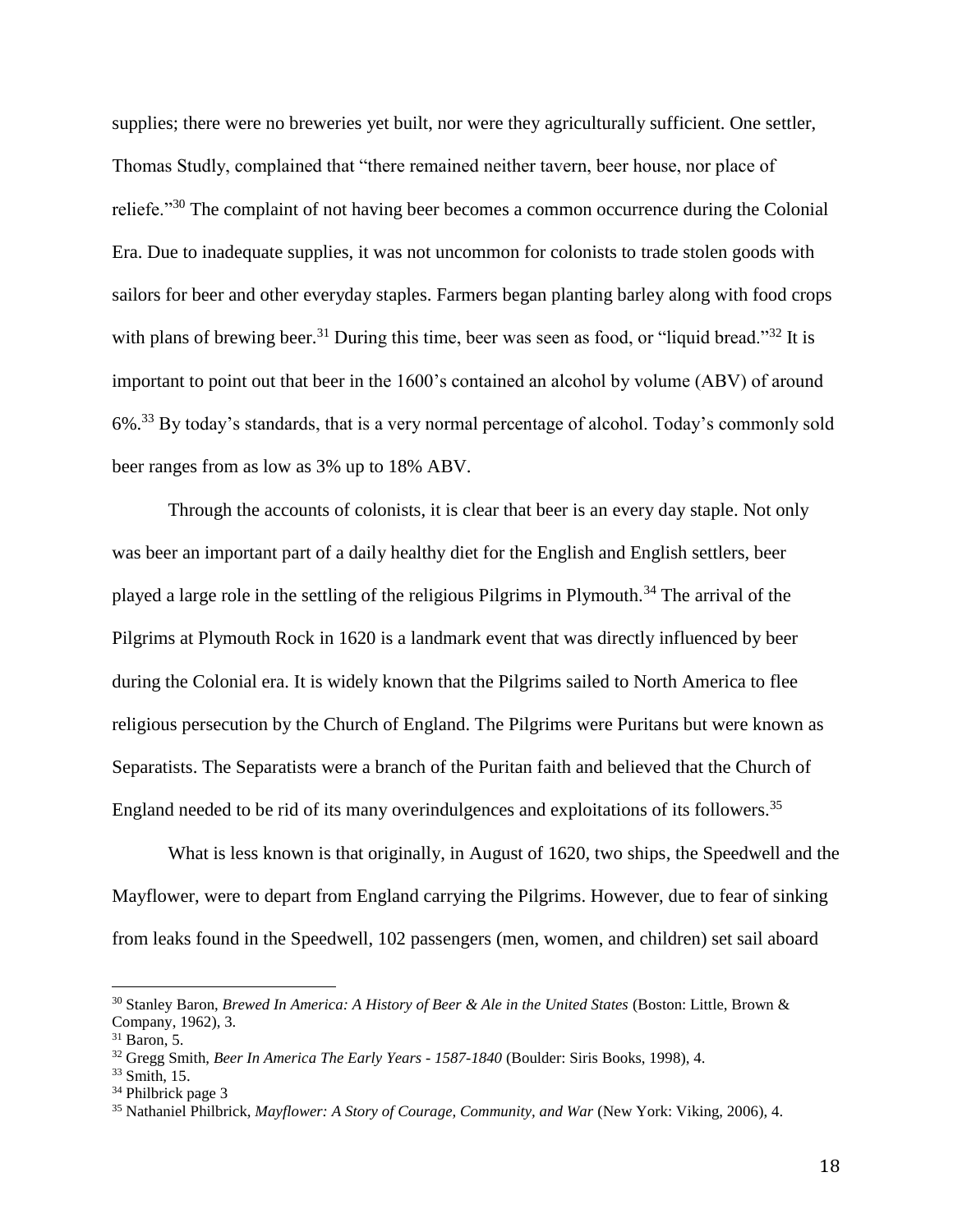only the Mayflower a month late in September.<sup>36</sup> From the beginning, the Pilgrims' expedition was plagued with problems. The expedition was short on funds and it had already been noted that their beer supplies were inadequate.<sup>37</sup> Initially, the Pilgrims were to settle in Northern Virginia (now New York state),<sup>38</sup> but because of their late departure, the Mayflower's voyage became an arduous trek through the cold winter of the Atlantic Ocean.

The voyage of the Mayflower lasted over 60 days. Due to winter storms, strong winds, and navigational errors, the Pilgrims arrived in North America along the coast of what is now Massachusetts.<sup>39</sup> The voyage took its toll on the Pilgrims. With provisions running low, including beer, supplies were rationed to ensure the survival of the passengers.<sup>40</sup> In addition, water stores tended to spoil very quickly during sea voyages. Even if fresh water was available, it was unlikely that the passengers would have chosen to drink water.<sup>41</sup> The fact is, water stores were running low on the Mayflower and were becoming very questionable as they began to slime.<sup>42</sup> With supplies dwindling further and hopes of settling Virginia now gone, the Pilgrims decided to land at the (now) famed Plymouth Rock, which then led to the writing of the Mayflower Compact. The decision to land at Plymouth Rock can be partly contributed to the Mayflower's Captain, Christopher Jones. Captain Jones was to return to England after completing the Pilgrims expedition. Jones knew that crossing the Atlantic during the cold, cruel winter months was unwise. Returning to England with enough supplies for his crew was a major concern of Captain Jones. Therefore, he made the decision to cut off the Pilgrims' remaining

<sup>36</sup> James Deetz and Patricia Scott Deetz, *The Times of Their Lives: Life, Love, and Death in Plymouth Colony* (New York: W.H. Freeman, 2000), 36.

<sup>37</sup> Stanley Baron, *Brewed In America: A History of Beer & Ale in the United States* (Boston: Little, Brown & Company, 1962), 7.

<sup>38</sup> Gregg Smith, *Beer In America The Early Years - 1587-1840* (Boulder: Siris Books, 1998), 8.  $39$  Smith, 7.

<sup>40</sup> Nathaniel Philbrick, *Mayflower: A Story of Courage, Community, and War* (New York: Viking, 2006), 3.

<sup>41</sup> Gregg Smith, *Beer In America The Early Years - 1587-1840* (Boulder: Siris Books, 1998), 10-11.

<sup>42</sup> Nathaniel Philbrick, *Mayflower: A Story of Courage, Community, and War* (New York: Viking, 2006), 3.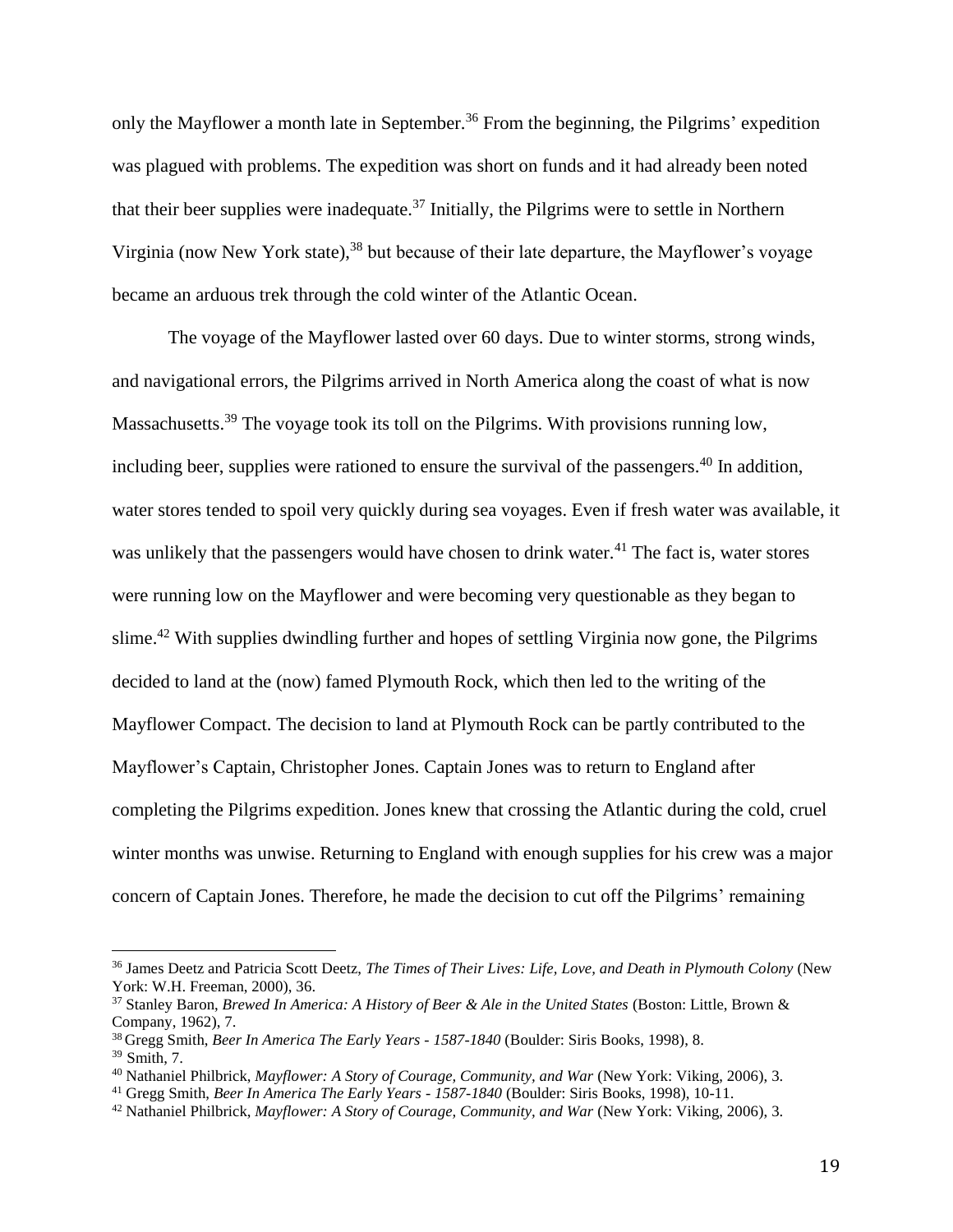beer stores. Keeping the beer for the sailors was very important. Not only was beer nutritional, it also helped prevent sailors from getting scurvy. Since there were no resupply of citrus, it was crucial the sailors had enough beer to get back to England.<sup>43</sup>

Captain Jones planned to leave Plymouth immediately for England. Unfortunately, winter was here and Jones knew it would be a perilous journey back to England. The decision to stay meant that Jones had to cut the Pilgrims off of the beer stores.<sup>44</sup> With no beer, the Pilgrims had to drink the fresh, local waters of Plymouth. Accounts of Pilgrims are varied concerning drinking the fresh water. William Wood, one of the settlers, offered many complaints about drinking water over beer<sup>45</sup> while famed Pilgrim and later Plymouth Governor William Bradford spoke of clean water sources that were "as good water as can be drunk."<sup>46</sup> Unfortunately, like other colonies at this time, colonist depended on returning ships for their resupply of beer and other goods. The lack of beer and supplies led to one of the first structures to be erected in Plymouth: a brewery.<sup>47</sup>

Throughout history, alcohol and religion tended to mix as well as oil and water. Drunkenness has been an issue since the creation of alcohol. However, beer turned into the exception to the rule within some religious groups. Not only did the Pilgrims drink beer, beer was vital to other colonies such as the Massachusetts Bay Colony (MBC). The MBC was a group of Puritans escaping the same persecution as the Pilgrims, but had different views of the Anglican Church. Puritans in general hoped that changes would be made within the Anglican Church.<sup>48</sup> Approximately 1,000 people sailed aboard 17 ships and landed at Cape Ann on June

<sup>43</sup> Gregg Smith, *Beer In America The Early Years - 1587-1840* (Boulder: Siris Books, 1998), 9-11.

 $44$  Smith, 10.

 $45$  Smith, 11.

<sup>46</sup> Nathaniel Philbrick, *Mayflower: A Story of Courage, Community, and War* (New York: Viking, 2006), 79.

<sup>47</sup> Gregg Smith, *Beer In America The Early Years - 1587-1840* (Boulder: Siris Books, 1998), 12.

<sup>48</sup> Claudia Durst Johnson, *Daily Life in Colonial New England* (Westport: Greenwood Press, 2002), xi.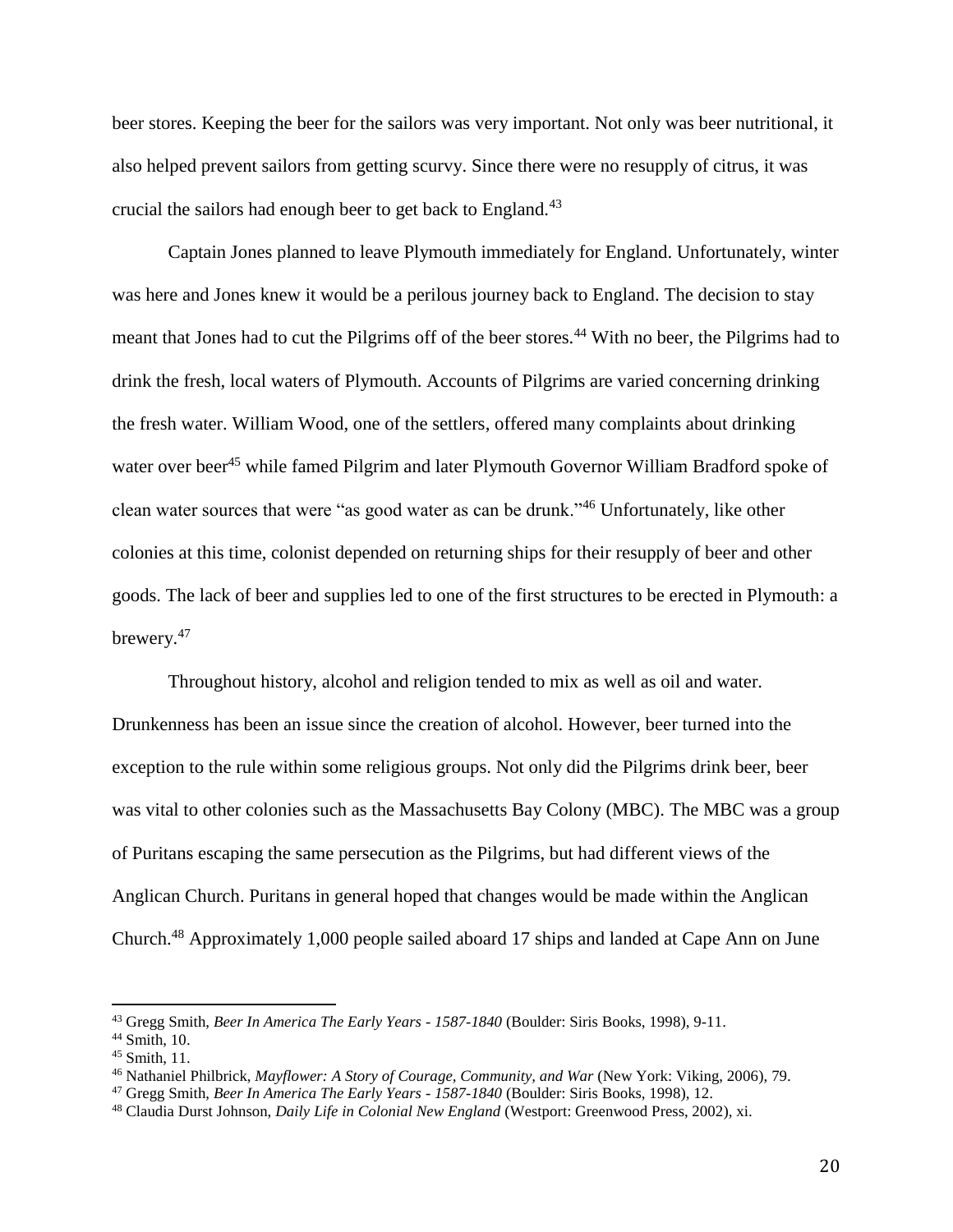12, 1630.<sup>49</sup> Among their rations were 10,000 gallons of beer aboard the ships.<sup>50</sup> Within the Puritan lifestyle, it was customary for commoners, ministers, and government officials to imbibe alcohol within everyday life. Puritan settlers often consumed hard alcohol, cider, wine, and beer.<sup>51</sup> Even having beer at breakfast was normal in the New England life.<sup>52</sup>

Prior to the MBC's voyage to Massachusetts, their leader, John Winthrop created a law that discouraged drunkenness. The law was to regulate the ABV of beer so that it may be consumed for health purposes without the drunken side effects.<sup>53</sup> To help ensure consistent beer availability, colonists pursued growing barley for use in brewing. Unfortunately, these endeavors failed, and the colonists continued to depend on shipments from England for their brewing ingredients. This failure did lead to experimentation of other ingredients such as Indian corn, spruce, sassafras, and birch.<sup>54</sup>

Massachusetts also totes some of the first beer and alcohol laws of the Colonial Era. Such laws derive from the brewers' experimentation of ingredients. Purity laws were created to ensure the quality of beer and to protect patrons. These laws protected the buyers and consumers of bad beer and ensured no problematic ingredients like bad malt or diluting of the beer with coarse sugar or molasses.<sup>55</sup>

The lack of beer in the English Colonies called for ingenuity for crafting beer and with supplying jobs for colonists. In general, the alcohol industry provided many jobs. This was especially true in breweries and distilleries. There are many industries that take part in creating

<sup>49</sup> Claudia Durst Johnson, *Daily Life in Colonial New England* (Westport: Greenwood Press, 2002), ix-xii.

<sup>50</sup> Stanley Baron, *Brewed In America: A History of Beer & Ale in the United States* (Boston: Little, Brown & Company, 1962), 9.

<sup>51</sup> Claudia Durst Johnson, *Daily Life in Colonial New England* (Westport: Greenwood Press, 2002), 128.

<sup>52</sup> Johnson, 102.

<sup>53</sup> Stanley Baron, *Brewed In America: A History of Beer & Ale in the United States*. (Boston: Little, Brown & Company, 1962), 9.

<sup>54</sup> Gregg Smith, *Beer In America The Early Years - 1587-1840* (Boulder: Siris Books, 1998), 26-27.

<sup>55</sup> Smith, 27.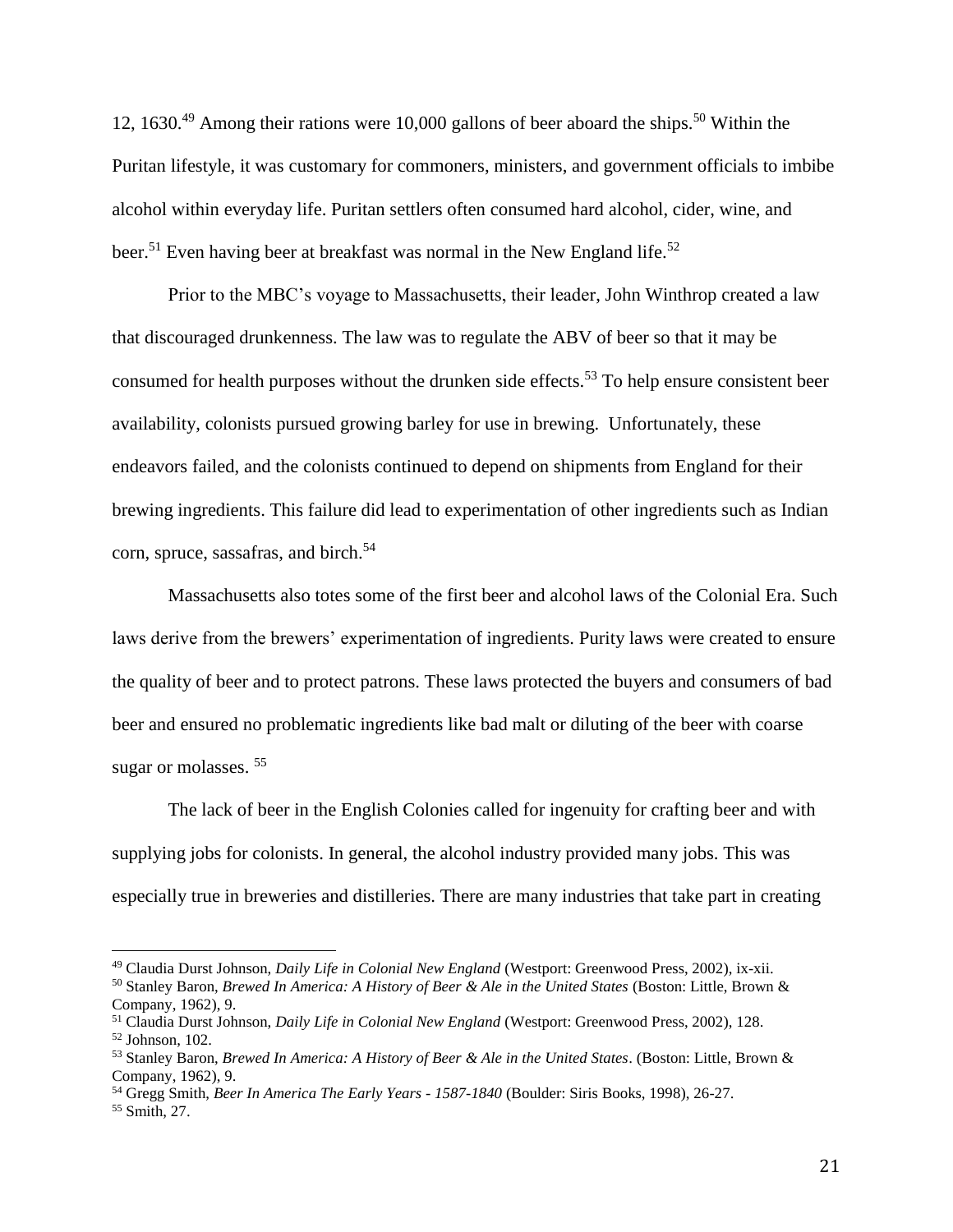beer. Besides farming, one such industry imperative to brewing is barrel making. In Boston, the high demand of beer called for massive amounts of barrels to be used for brewing. This demand provided jobs for many industries and contributed to the local economy.<sup>56</sup> Although the Pilgrims and the settlers of the MBC survived and became successful colonies, they were not alone in the settling of North America.

At this time, the Dutch were one of England's greatest rivals when it came to trading. In the early 1600's, the Dutch were already involved in the fur trade in the Hudson River region. The Dutch also erected the first brewery in Colonial America. Between the year 1612 and 1613, Hans Christianson and Adrian Block were credited for creating the first brewery on the Isle of Manhattan by converting an old log house into a brewery.<sup>57</sup> In 1621, a year after the Pilgrims landed at Plymouth, the Dutch created the West India Company (WIC). Soon after, the Dutch began to search for areas to colonize in North America. In 1623, the WIC formed two colonies, but it would not be until 1626 that a Dutchman by the name of Peter Minuit purchased Manhattan Island, forming New Amsterdam (present day New York City).<sup>58</sup> The preparedness of the Dutch made them more successful at brewing and maintaining supplies. When the Dutch settled North America, they brought a larger beer supply with them. The Dutch were far superior brewers than the English and were one of the first brewers to add hops to beer.<sup>59</sup> As the colonies grew, so did their thirst for beer.

As the British Colonies flourished in North America, the brewing industry did as well. Among colonists, the events that led up to the American Revolution are well known. What many do not know is that beer influenced some of those events. American Colonists were supposed to

<sup>56</sup> Claudia Durst Johnson, *Daily Life in Colonial New England* (Westport: Greenwood Press, 2002), 66.

<sup>57</sup> Gregg Smith, *Beer In America The Early Years - 1587-1840* (Boulder: Siris Books, 1998), 16-17.

<sup>58</sup> Stanley Baron, *Brewed In America: A History of Beer & Ale in the United States* (Boston: Little, Brown & Company, 1962), 19.

<sup>59</sup> Gregg Smith, *Beer In America The Early Years - 1587-1840* (Boulder: Siris Books, 1998), 17.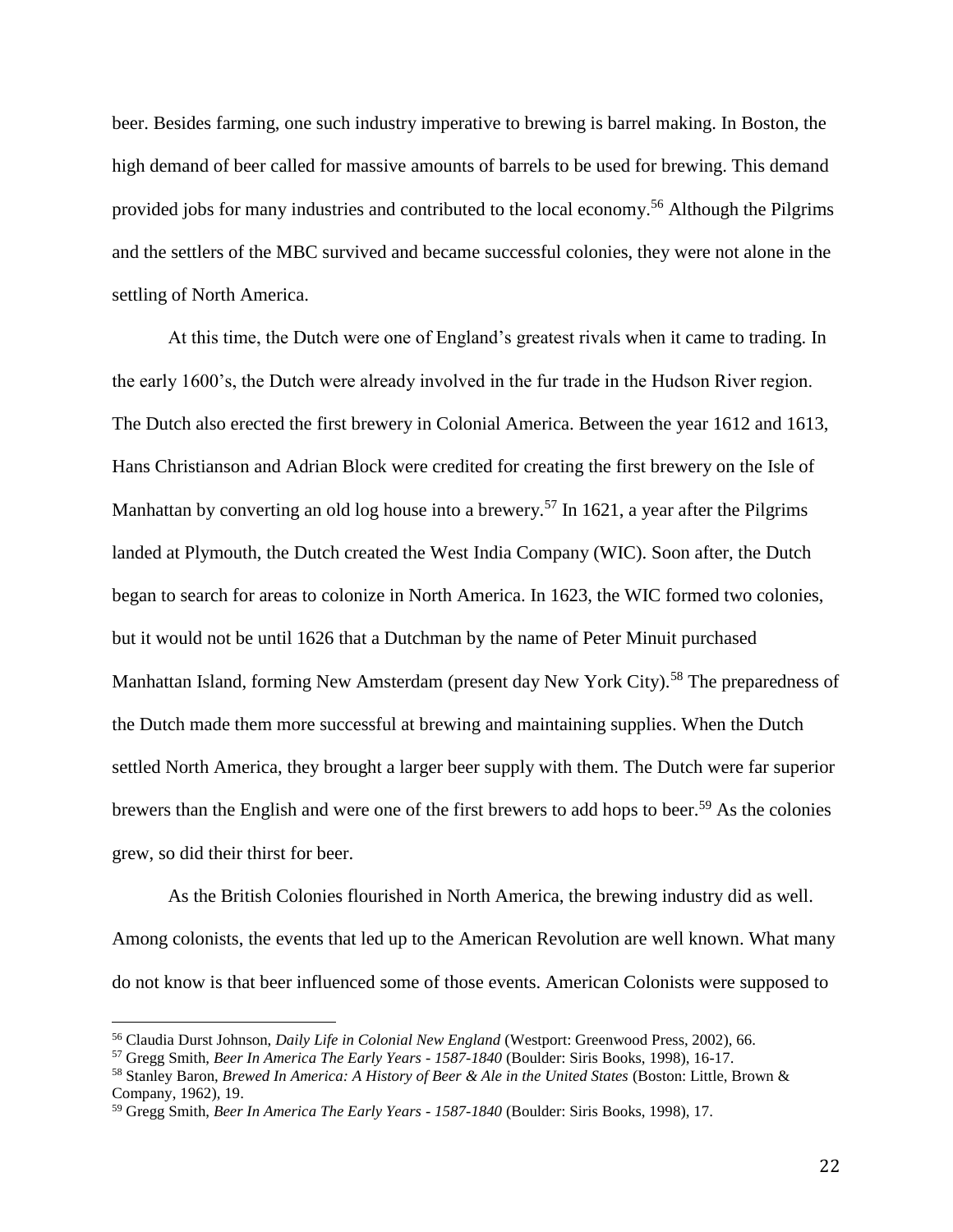be equal to those whom lived in England, but that was not the case. The Crown imposed several taxation acts on goods, such as sugar. Paired with other unjust practices, the American colonists decided it was time to have a country of their own, and thus, a revolution was born.

A major proponent of equality for the colonies was the patriot Samuel Adams, one of the most influential Founding Fathers in the American Revolution.<sup>60</sup> Adams family's emigration to the colonies can be traced back to 1636.<sup>61</sup> Adams was not a brewer himself, but inherited his family's malting business. They provided the malt that was used in brewing in the area. Adams was one of the first to propose independence from the Crown and was an expert at rabblerousing. Adams inspired the people of Boston to stand up to the British.<sup>62</sup> During the implementation of the taxation acts, Adams authored a newspaper article encouraging the colonists to buy and drink local beer, to not be reliant on imports, and to produce their own beer. $63$ 

The tax that inspired Adams and other colonists to buy and drink local stemmed from the Stamp Act. The Stamp Act was the taxation of paper related items, including licenses, in 1765.<sup>64</sup> This tax directly affected taverns and beer. Particular stamps were required for licenses on imported beer. This drastically raised the price of beer, making beer scarce within the colonies.<sup>65</sup>

In addition, the Stamp Act's effect on beer was a contributing factor to the actions of the Sons of Liberty. The Sons of Liberty could be found throughout the colonies, often harassing

<sup>60</sup> Stanley Baron, *Brewed In America: A History of Beer & Ale in the United States* (Boston: Little, Brown & Company, 1962), 89.

<sup>61</sup> Amy Mittelman, *Brewing Battles: The History of American Beer* (Algora Publishing, 2007), 9.

<sup>62</sup> Volo, Dorothy Denneen and James M. Volo, *Daily Life During the American Revolution* (Westport: Greenwood Press, 2003), 56.

<sup>63</sup> Stanley Baron, *Brewed In America: A History of Beer & Ale in the United States* (Boston: Little, Brown & Company, 1962), 89.

<sup>64</sup> Dorothy Denneen Volo and James M. Volo, *Daily Life During the American Revolution* (Westport: Greenwood Press, 2003), 38.

<sup>65</sup> Gregg Smith, *Beer In America The Early Years - 1587-1840* (Boulder: Siris Books, 1998), 76.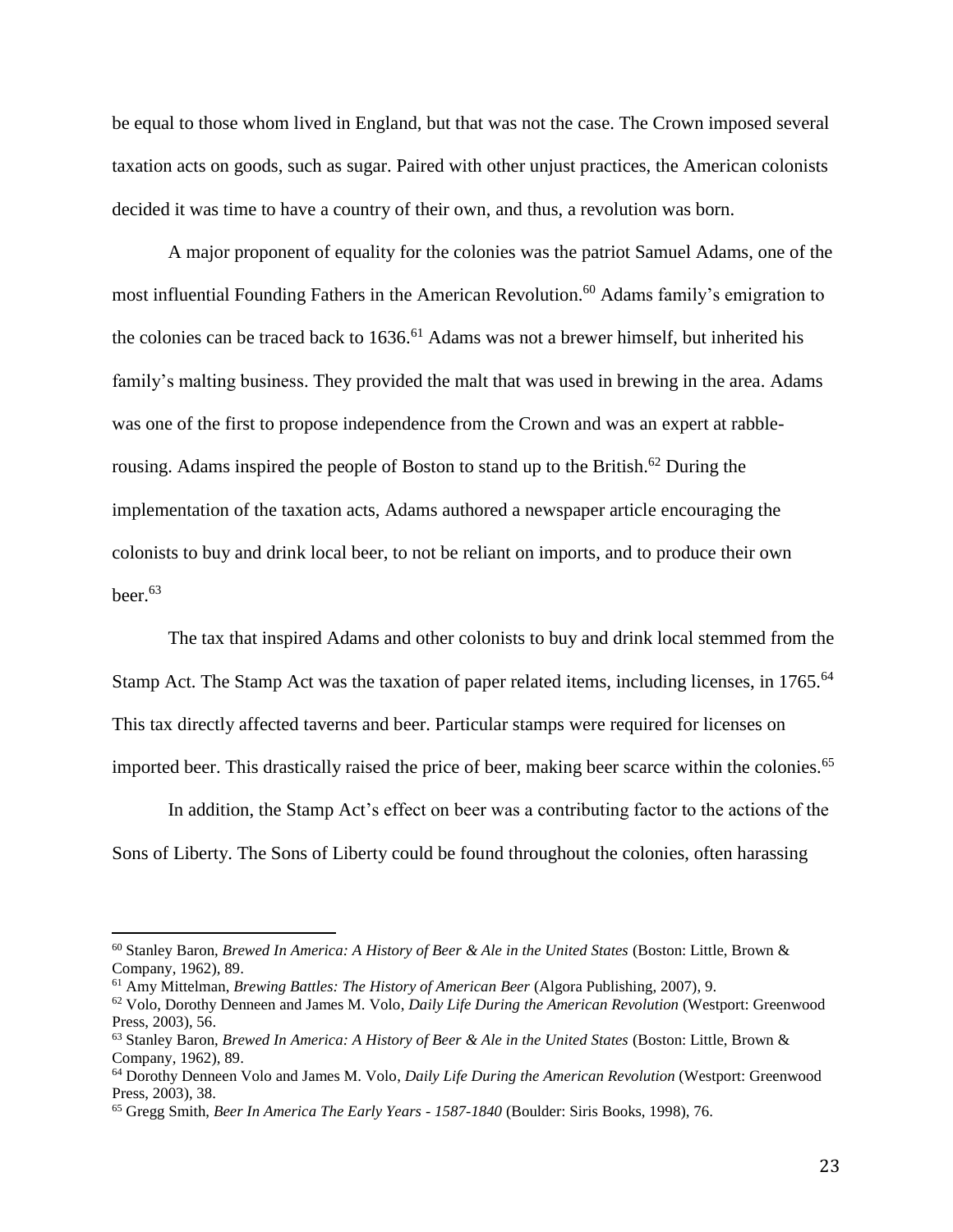those loyal to the Crown.<sup>66</sup> Most notable was the Boston branch, who frequented taverns such as the Green Dragon, the "headquarters of the revolution."<sup>67</sup> Patriots including Samuel Adams and John Hancock planned Sons of Liberty events, such as the Boston Tea Party, at the Green Dragon.<sup>68</sup>

Although it was quite common to brew beer and drink at home, taverns played an integral role during the Colonial Era, especially regarding the planning of the American Revolution. <sup>69</sup> Taverns and inns became places where people of all walks of life could get together, socialize, drink, and enjoy themselves. During the time of the Pilgrims, these taverns and inns were called ordinaries. The ordinaries were for outsiders (i.e. travelers, those not apart of the community) and were heavily regulated. For the Pilgrims, alcohol was strictly for treating illness and to satisfy ones thirst, and drunkenness was not tolerated. Servants and children were not allowed to drink in public. <sup>70</sup>

Conversely, in the Massachusetts Bay Colony, taverns were a common place for government officials to meet and conduct business. Even the colonies governors did official business in Boston taverns.<sup>71</sup> As important as taverns and inns were for these young and growing colonies, the most influential moments transpire during the American Revolution.

Taverns were crucial insofar that it gave the revolutionaries a place to plan their war. Here, American Patriots planned events such as the Boston Tea party.<sup>72</sup> Before and during the American Revolution, taverns provided patrons with the opportunity to share information.

<sup>66</sup> Volo, Dorothy Denneen and James M. Volo, *Daily Life During the American Revolution* (Westport: Greenwood Press, 2003), 41.

<sup>67</sup> Gregg Smith, *Beer In America The Early Years - 1587-1840* (Boulder: Siris Books, 1998), 207.

<sup>68</sup> Amy Mittelman, *Brewing Battles: The History of American Beer* (Algora Publishing, 2007), 12.

<sup>69</sup> James Deetz and Patricia Scott Deetz, *The Times of Their Lives: Life, Love, and Death in Plymouth Colony* (New York: W.H. Freeman, 2000), 123.

<sup>70</sup> Deetz, 122-123.

<sup>71</sup> Claudia Durst Johnson, *Daily Life in Colonial New England* (Westport: Greenwood Press, 2002), 128.

<sup>72</sup> Amy Mittelman, *Brewing Battles: The History of American Beer* (Algora Publishing, 2007), 12.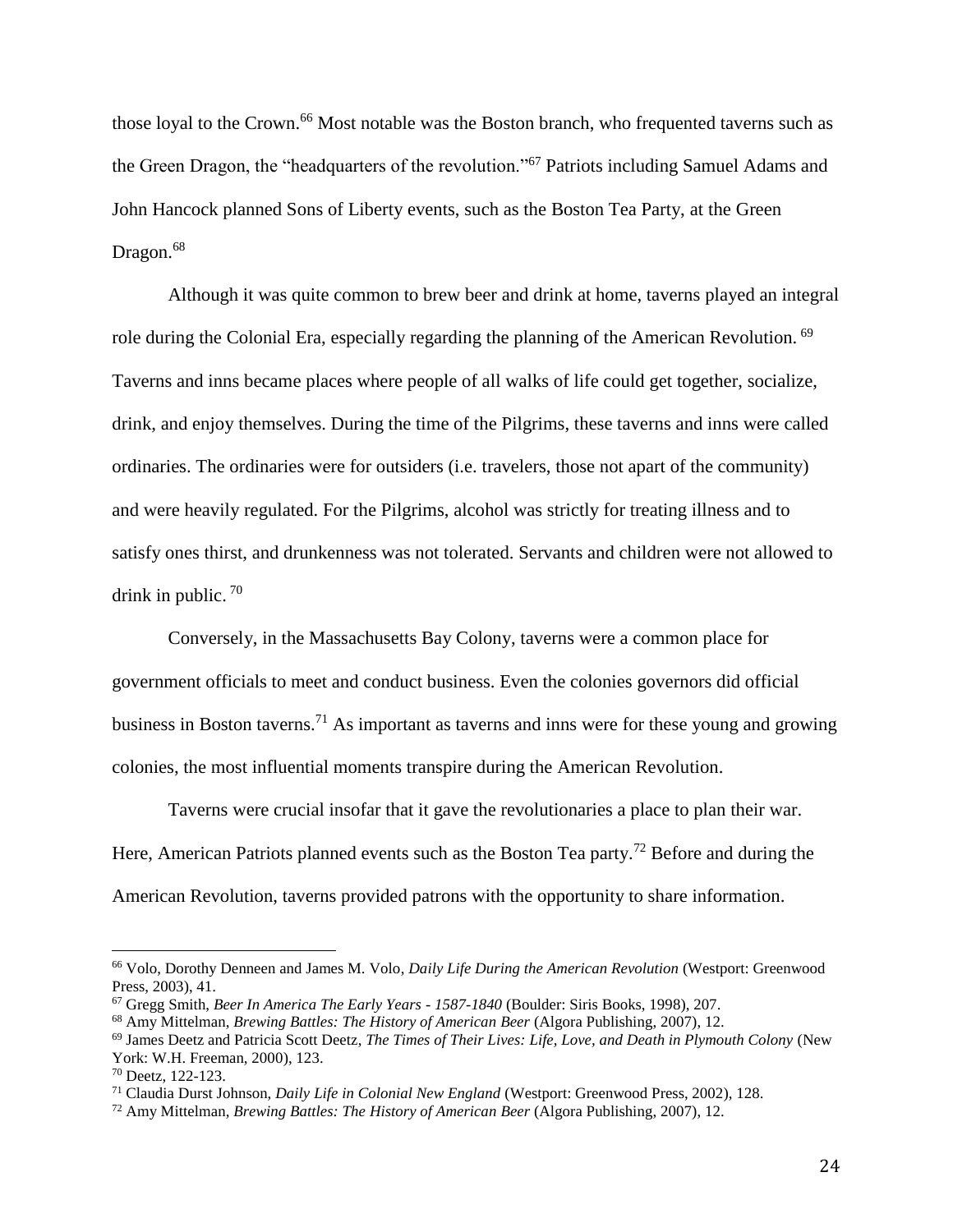Colonists could sit by a fire or candlelight and read the latest publication or converse (or eavesdrop) while drinking a beer. It is from taverns that news of events would spread. Not everyone could read and people relied on the information that they heard from other patrons.<sup>73</sup> Samuel Adams frequented taverns, as did his cousin, John Adams. Before the formation of the First Continental Congress in September 1774, John felt the best place to talk politics was at a tavern while drinking a beer.<sup>74</sup> Unfortunately, the efforts of the Continental Congress did not succeed and war eventually broke out.

The Adams' were not the only patriots whom were lovers of beer. George Washington had a love for porter beer and brewed beer himself. Washington frequented the Queen's Head in New York City. This tavern becomes the home to Departments of State, Treasury, and War when the City of New York was the nation's capital (until  $1790$ ).<sup>75</sup>

In 1775, war broke out in the colonies. With the gathering of the Second Continental Congress in Philadelphia in the spring of 1775, preparations were made, such as George Washington being appointed the commander of the Continental Army.<sup>76</sup> In April of 1775, the war officially broke out with the battles of Lexington and Concord. Captain Parker of the Continental Army based his operations out of the Buckman's Tavern next to the battlefield. The Second Continental Congress had strong ties to beer and even served beer in Independence Hall during the War. They also knew beer would be important to the Revolution.<sup>77</sup>

<sup>73</sup> Gregg Smith, *Beer In America The Early Years - 1587-1840* (Boulder: Siris Books, 1998), 207.

<sup>74</sup> Smith, 86-87.

<sup>75</sup> Amy Mittelman, *Brewing Battles: The History of American Beer* (Algora Publishing, 2007), 12-13.

<sup>76</sup> Stanley Baron, *Brewed In America: A History of Beer & Ale in the United States* (Boston: Little, Brown & Company, 1962), 101.

<sup>77</sup> Gregg Smith, *Beer In America The Early Years - 1587-1840* (Boulder: Siris Books, 1998), 99.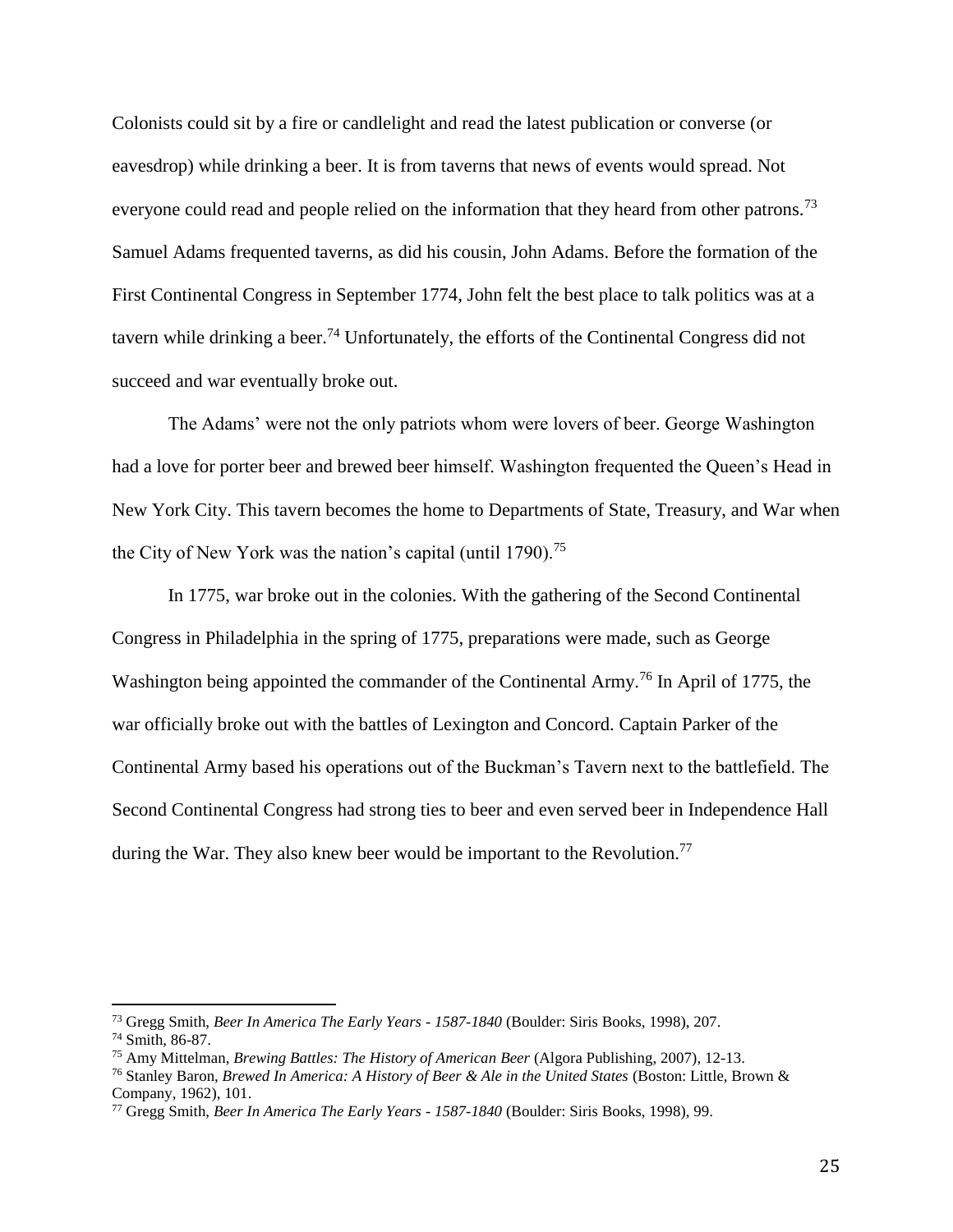November 1775 marks two important beer-related events. The Second Continental Congress declared that each soldier was to receive one quart of spruce beer everyday, a ration.<sup>78</sup> Although beer was hard to come by during the war, brewers did stay busy and some managed to make a profit. In general, supplies were scarce. General Washington frequently penned the Congress for the common supplies needed in war, including beer. During these beer shortages, soldiers attempted to turn to whiskey, but Washington opposed this because it was thought that drinking whiskey during winter was bad for ones health. This led to assertions of prohibiting whiskey sales near military encampments. This also led to the prevention of soldiers being intoxicated in camp and while on duty.<sup>79</sup> The second key event is the creation of the United States Marine Corps on November 10, 1775.<sup>80</sup> The Second Continental Congress approved the creation of two divisions of marines, and Captain Samuel Nicholas recruited and formed the Corps at Philadelphia's Tun Tavern.<sup>81</sup> In the end, thanks to beer on and off the battlefield, the colonists defeated the British and the colonists officially became Americans.

#### **Conclusion**

Although beer was important to the colonists' everyday diet, science was not advanced enough to tell them why. Microorganisms were discovered as early as 1665, but scientists did not understand them.<sup>82</sup> The issue with much of the water supply was the presence of microbes. "Microbes are tiny forms of life that surround us – too small to be seen by the naked eye. They

<sup>78</sup> Stanley Baron, *Brewed In America: A History of Beer & Ale in the United States* (Boston: Little, Brown & Company, 1962), 101.

<sup>79</sup> Baron, 101-103.

<sup>80</sup> "Marine Minute," Marines*,* accessed April 1, 2018. http://www.marines.mil/News/News-Display/audioid/50023/. <sup>81</sup> "Defending the New Republic," National Museum of the Marine Corps, accessed April 1, 2018. https://www.usmcmuseum.com/americanrevolution.html.

<sup>&</sup>lt;sup>82</sup> H. Gest, "The discovery of microorganisms by Robert Hooke and Antoni Van Leeuwenhoek, fellows of the Royal Society," *Notes and Records of the Royal Society of London* 58, no. 2 (2004): 188, https://www.ncbi.nlm.nih.gov/pubmed/15209075.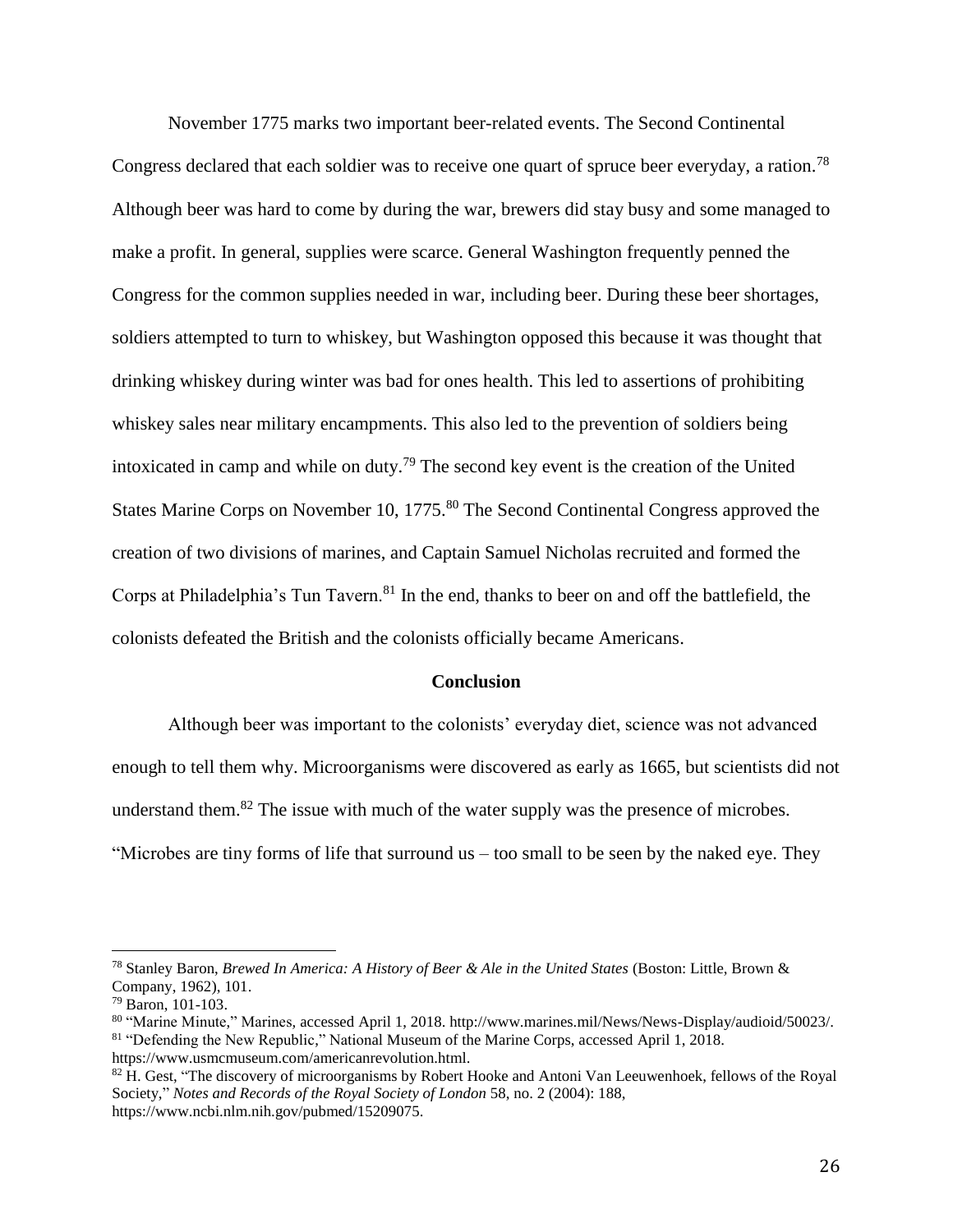are found in water, in the soil, and in the air."<sup>83</sup> Many microbes are harmful and cause waterborne illnesses. Brewers did not realize that the brewing process, which included boiling water, killed dangerous microbes.<sup>84</sup> In addition, beer itself contains many of the much-needed nutrients required for a healthy diet. Not only does beer provide water, the most basic necessity to humans, beer contains the micronutrient carbohydrate, which is necessary for energy production and biological work. Beer also contains minerals like calcium and sodium, and trace amounts of vitamins.<sup>85</sup> Beer provided these nutrients when settlers were in new lands with low supplies.

Beer has also been shown to be beneficial in ways other than basic nutrition, if drunk in moderation (females one drink a day, males up to two drinks a day).<sup>86</sup> More recent studies have shown that moderate beer drinking "acutely improves arterial properties in apparently healthy men and that the alcohol and antioxidant contents may have a significant contribution,"<sup>87</sup> meaning, beer consumption may also improve heart health.

As is demonstrated by this initial research, beer has had a large impact on the decisions made by the Pilgrims, Patriots of the American Revolution, and other colonizers from the Colonial Era. Over the millennia, beer has played an important part in human history. On numerous accounts, historical documents have revealed that beer has changed the course of human's paths. The Beer Before Bread Theory states that man shifted from hunter-gatherers to

<sup>83</sup> "What are microbes?," *Pub Med Health* online, last modified September 21, 2016, https://www.ncbi.nlm.nih.gov/pubmedhealth/PMH0072571/.

<sup>84</sup> Gregg Smith, *Beer In America The Early Years - 1587-1840* (Boulder: Siris Books, 1998), 2-3.

<sup>85</sup> "Basic Report: 14003, Alcoholic beverage, beer, regular, all," *USDA National Nutrient Database for Standard Reference* online, last modified May, 2016, https://ndb.nal.usda.gov/ndb/foods/show/4123?manu=&fgcd=&ds=. <sup>86</sup> Giovanni de Gaetano et al, "Effects of Moderate Beer Consumption on Health and Disease: A Consensus Document," *Nutrition, Metabolism and Cardiovascular Diseases* 26, no. 6 (2016): 443,

https://www.sciencedirect.com/science/article/pii/S0939475316300047?via%3Dihub#!.

<sup>87</sup> Kalliopi Karatzi, "Acute Effects of Beer on Endothelial Function and Hemodynamics: A Single-blind, Crossover Study in Healthy Volunteers," *Nutrition* 29, no. 9 (2010): 1125, http://www.nutritionjrnl.com/article/S0899- 9007(13)00108-1/abstract.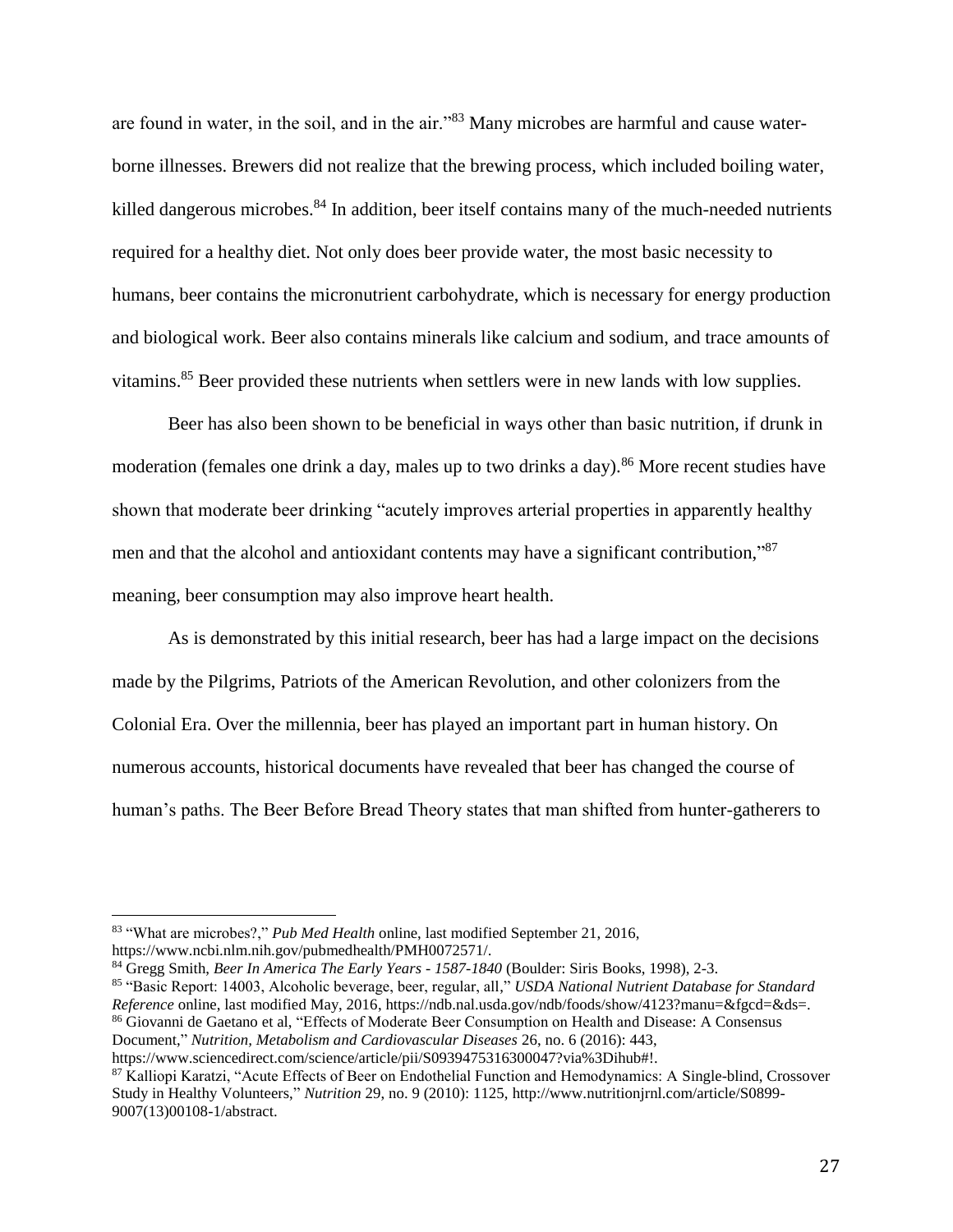farming to grow grains for brewing beer, not bread.<sup>88</sup> The Pilgrims landed in Plymouth because there was not enough beer for the sailors to return to England. Beer was a staple in the Colonial Era. Sam Adams provided ingredients for beer and drank beer in public houses such as the Green Dragon Inn while planning the Boston Tea Party. American troops were to be rationed beer everyday, when available, during the American Revolution.

Had there been sufficient beer stores aboard the Mayflower and the Pilgrims landed in Northern Virginia, there may not have been an American Thanksgiving, as we know today. One can argue that the Pilgrims landing in Plymouth changed the course of Colonial History. For example, would there have been a King Philips War had the Pilgrims not landed in Plymouth? Would the Massachusetts Bay Colony have settled the Boston area had the Pilgrims eventually found success in their colony? There is no doubt about it that beer has influenced the Colonial Era and the creation of the United States. What is intriguing is what would have happened without its influence.

l

<sup>88</sup> Jeffrey P Kahn, "How Beer Gave Us Civilization," *The New York Times*, Mar. 15, 2013, https://www.nytimes.com/2013/03/17/opinion/sunday/how-beer-gave-us-civilization.html.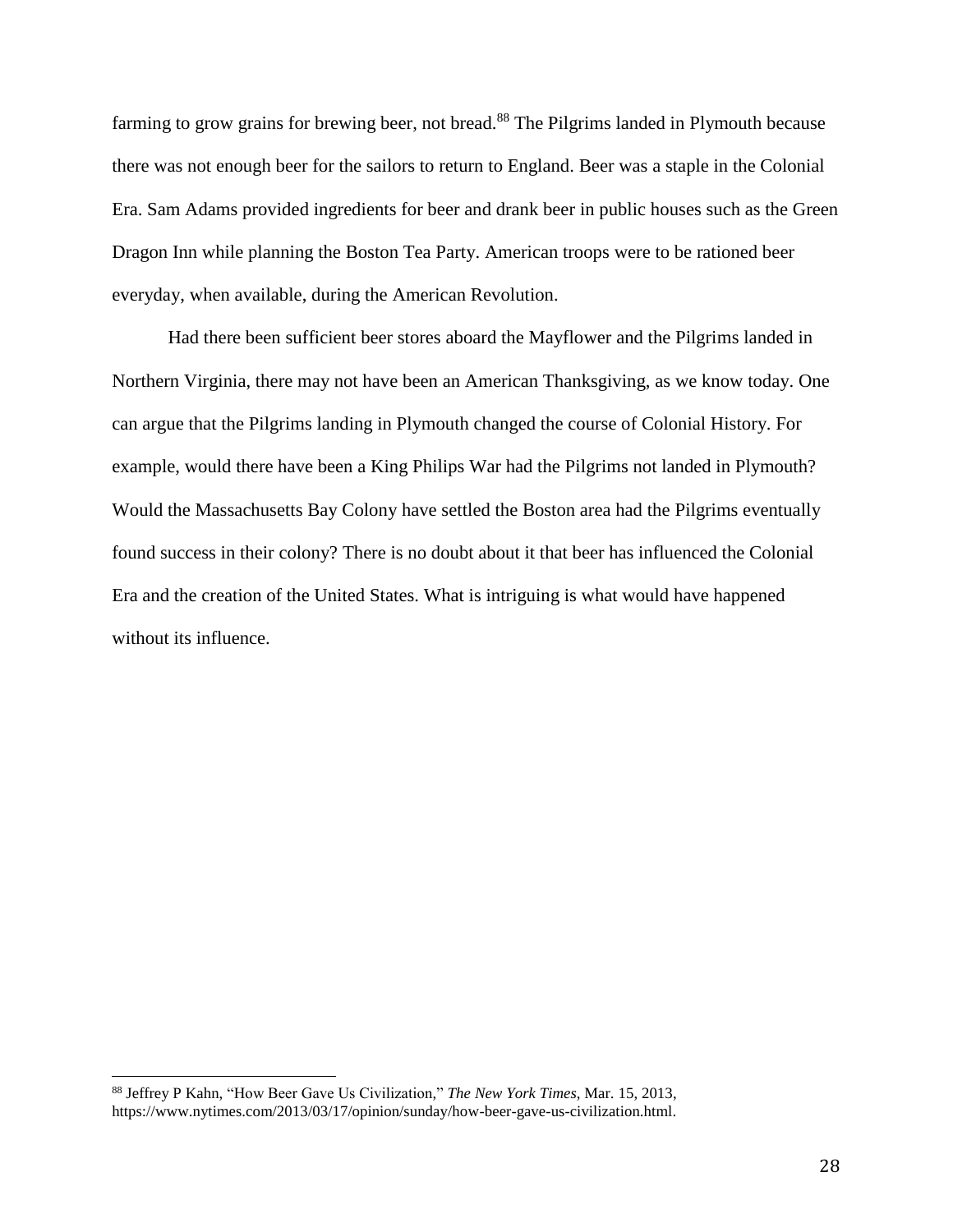#### **Bibliography**

- Baron, Stanley. *Brewed In America: A History of Beer & Ale in the United States*. Boston: Little, Brown & Company, 1962.
- "Basic Report: 14003, Alcoholic beverage, beer, regular, all." *USDA National Nutrient Database for Standard Reference* online. Last modified May, 2016. https://ndb.nal.usda.gov/ndb/foods/show/4123?manu=&fgcd=&ds=.
- "Daniel Kahneman." *Social Psychology Network*. Last modified February 23, 2009. https://kahneman.socialpsychology.org.
- Deetz, James and Patricia Scott Deetz. *The Times of Their Lives: Life, Love, and Death in Plymouth Colony*. New York: W.H. Freeman, 2000.
- "Defending the New Republic." National Museum of the Marine Corps. Accessed April 1, 2018. https://www.usmcmuseum.com/americanrevolution.html.
- Dexter, Henry Martyn*. Mourt's Relation or Journal of the Plantation at Plymouth*. Boston, J. K. Wiggin, 1865. Retrieved from the Library of Congress, https://lccn.loc.gov/03008746.
- de Gaetano, Giovanni, Simona Costanzo, Augusto Di Castelnuovo, Lina Badimón, D. Bejko, Ala'a Alkerwi, Gemma Chiva-Blanch, Ramo´n Estruch, Carlo La Vecchia, Salvatore Panico, George Pounis, Francesco Sofi, Saverio Stranges, Maurizio Trevisan, Fulvio Ursini, Chiara Cerletti, Maria Benedetta Donati, Licia Iacoviello. "Effects of Moderate Beer Consumption on Health and Disease: A Consensus Document." *Nutrition, Metabolism and Cardiovascular Diseases* 26, no. 6 (2016). https://www.sciencedirect.com/science/article/pii/S0939475316300047?via%3Dihub#!.
- Gest, H. "The discovery of microorganisms by Robert Hooke and Antoni Van Leeuwenhoek, fellows of the Royal Society." *Notes and Records of the Royal Society of London* 58, no. 2 (2004): 187-201. https://www.ncbi.nlm.nih.gov/pubmed/15209075.
- Kahn, Jeffrey P. "How Beer Gave Us Civilization." *The New York Times*, Mar. 15, 2013. https://www.nytimes.com/2013/03/17/opinion/sunday/how-beer-gave-uscivilization.html.
- Hájek, Alan, "Pascal's Wager", *The Stanford Encyclopedia of Philosophy*. Last modified September 1, 2017. https://plato.stanford.edu/entries/pascal-wager/.
- Hines, Nickolaus. "Civilization As We Know It May Have Started Because Of Beer." May 17, 2016. http://all-that-is-interesting.com/history-of-beer.

Johnson, Claudia Durst*. Daily Life in Colonial New England*. Westport: Greenwood Press, 2002.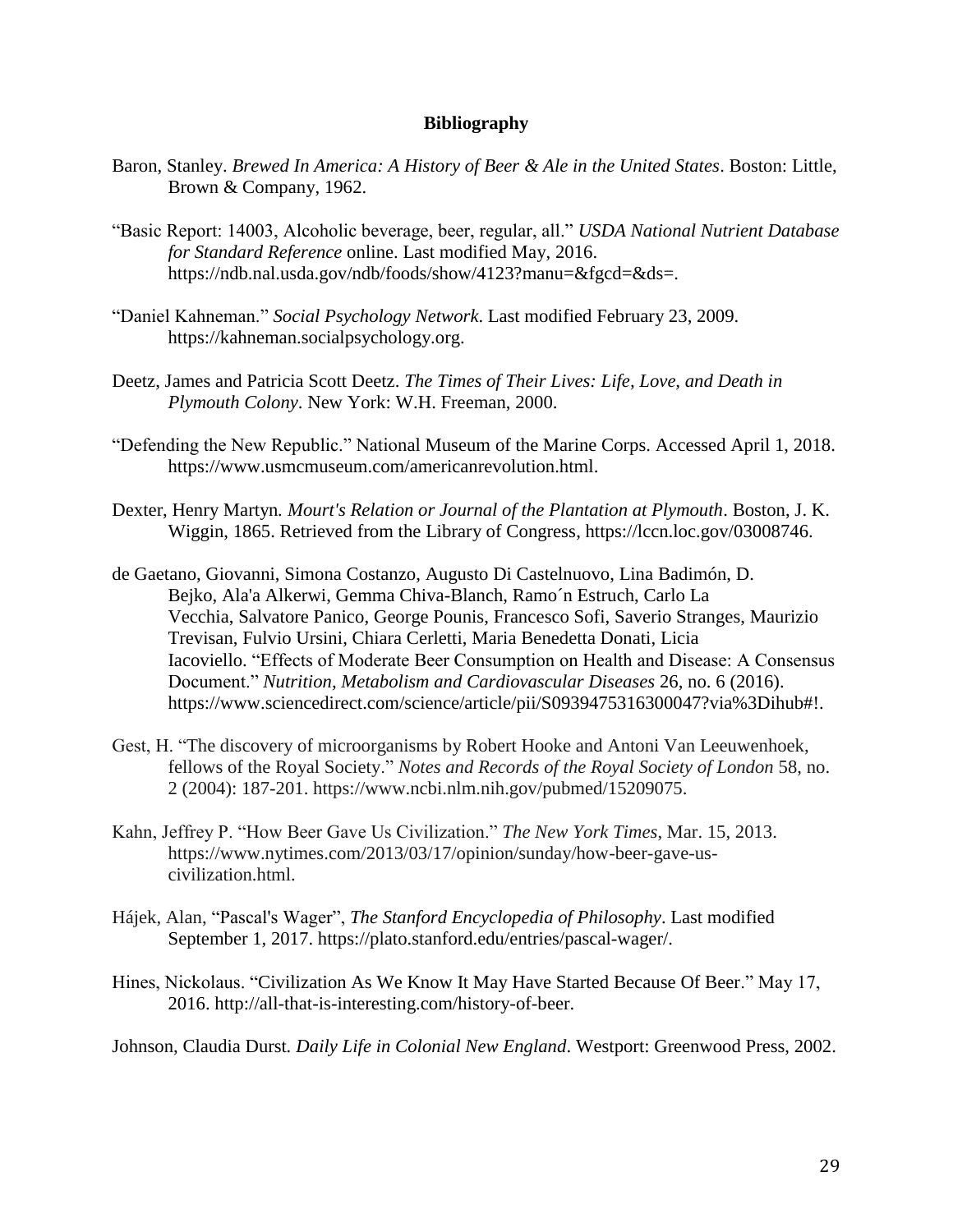- Kahneman, Daniel. "Biographical". *Nobelprize.org.* Accessed March 21, 2018. http://www.nobelprize.org/nobel\_prizes/economic-sciences/laureates/2002/kahnemanbio.html.
- Kahneman, Daniel and Amos Tversky, "Prospect Theory: An Analysis of Decision under Risk." *Econometrica* 47, no. 2 (1079): 263-292. https://www.jstor.org/stable/pdf/1914185.pdf?refreqid=excelsior%3A1837dd0c4834a8d0 e24157eb3a087ad0.
- Karatzi, Kalliopi, Victoria G. Rontoyanni, Athanase D. Protogerou, Aggeliki Georgoulia, Konstantinos Xenos, John Chrysou, Petros P. Sfikakis, and Labros S. Sidossis. "Acute Effects of Beer on Endothelial Function and Hemodynamics: A Single-blind, Crossover Study in Healthy Volunteers." *Nutrition* 29, no. 9 (2010): 1122-1126. http://www.nutritionjrnl.com/article/S0899-9007(13)00108-1/abstract.
- "Marine Minute." Marines*.* Accessed April 1, 2018. http://www.marines.mil/News/News-Display/audioid/50023/.
- McGovern, Patrick. "Dr. Pat." *Biomolecular Archaeology Project*. Accessed November 12, 2017. https://www.penn.museum/sites/biomoleculararchaeology/?page\_id=10.
- McGovern, Patrick. "Midas." *Biomolecular Archaeology Project*. Accessed November 12, 2017. https://www.penn.museum/sites/biomoleculararchaeology/?page\_id=501.
- Menzies, Peter, "Counterfactual Theories of Causation", *The Stanford Encyclopedia of Philosophy*. Feb. 10, 2014. https://plato.stanford.edu/archives/win2017/entries/causationcounterfactual/.
- "Midas Touch." *Dogfish.com*. Accessed November 12, 2017. https://www.dogfish.com/brewery/beer/midas-touch.
- Mittelman, Amy. *Brewing Battles: The History of American Beer*. Algora Publishing, 2007.
- New World Encyclopedia contributors, "Amos Tversky," *New World Encyclopedia*. Accessed March 21, 2018. http://www.newworldencyclopedia.org/p/index.php?title=Amos\_Tversky&oldid=99462.
- "Pascal's Wager." *Princeton*. Accessed March 18, 2018. https://www.princeton.edu/~grosen/puc/phi203/Pascal.html.
- Philbrick, Nathaniel. *Mayflower: A Story of Courage, Community, and War*. New York: Viking, 2006.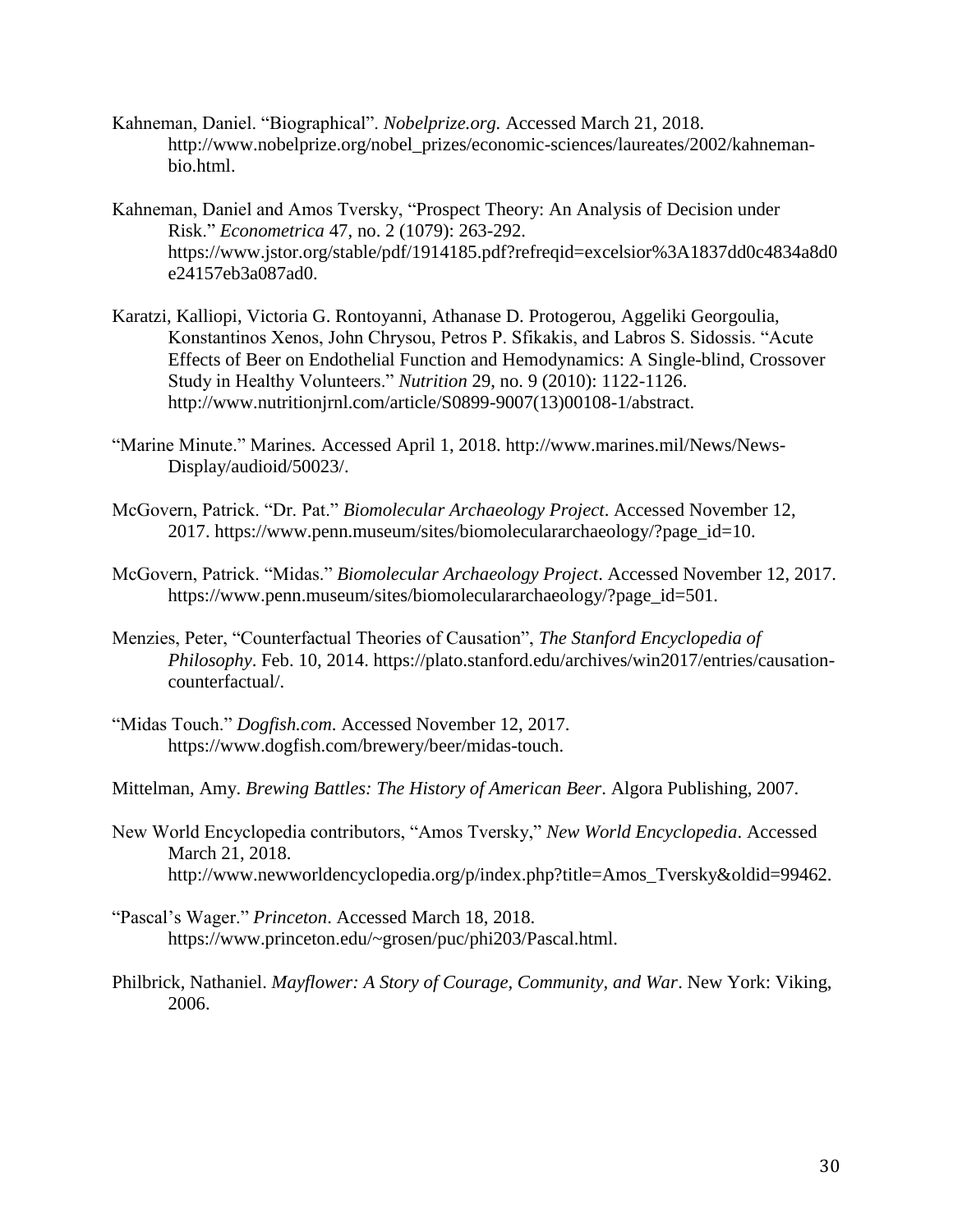- Poelmans, Eline and John Swinnen. "A Brief Economic History of Beer." *ResearchGate*. Last modified February 10, 2015. https://www.researchgate.net/publication/268043355\_A\_Brief\_Economic\_History\_of\_Be er.
- Simpson, David, "Blaise Pascal (1623–1662)", *Internet Encyclopedia of* Philosophy, Accessed March 18, 2018. http://www.iep.utm.edu/pascal-b/.
- Smith, Gregg. *Beer In America The Early Years - 1587-1840*. Boulder: Siris Books, 1998.
- Steele, Katie and H. Orri Stefánsson, "Decision Theory", *The Stanford Encyclopedia of Philosophy*. Dec. 16, 2015. https://plato.stanford.edu/entries/decision-theory/.
- Volo, Dorothy Denneen and James M. Volo. *Daily Life During the American Revolution*. Westport: Greenwood Press, 2003.
- "What are microbes?." *Pub Med Health* online. Last modified September 21, 2016. https://www.ncbi.nlm.nih.gov/pubmedhealth/PMH0072571/.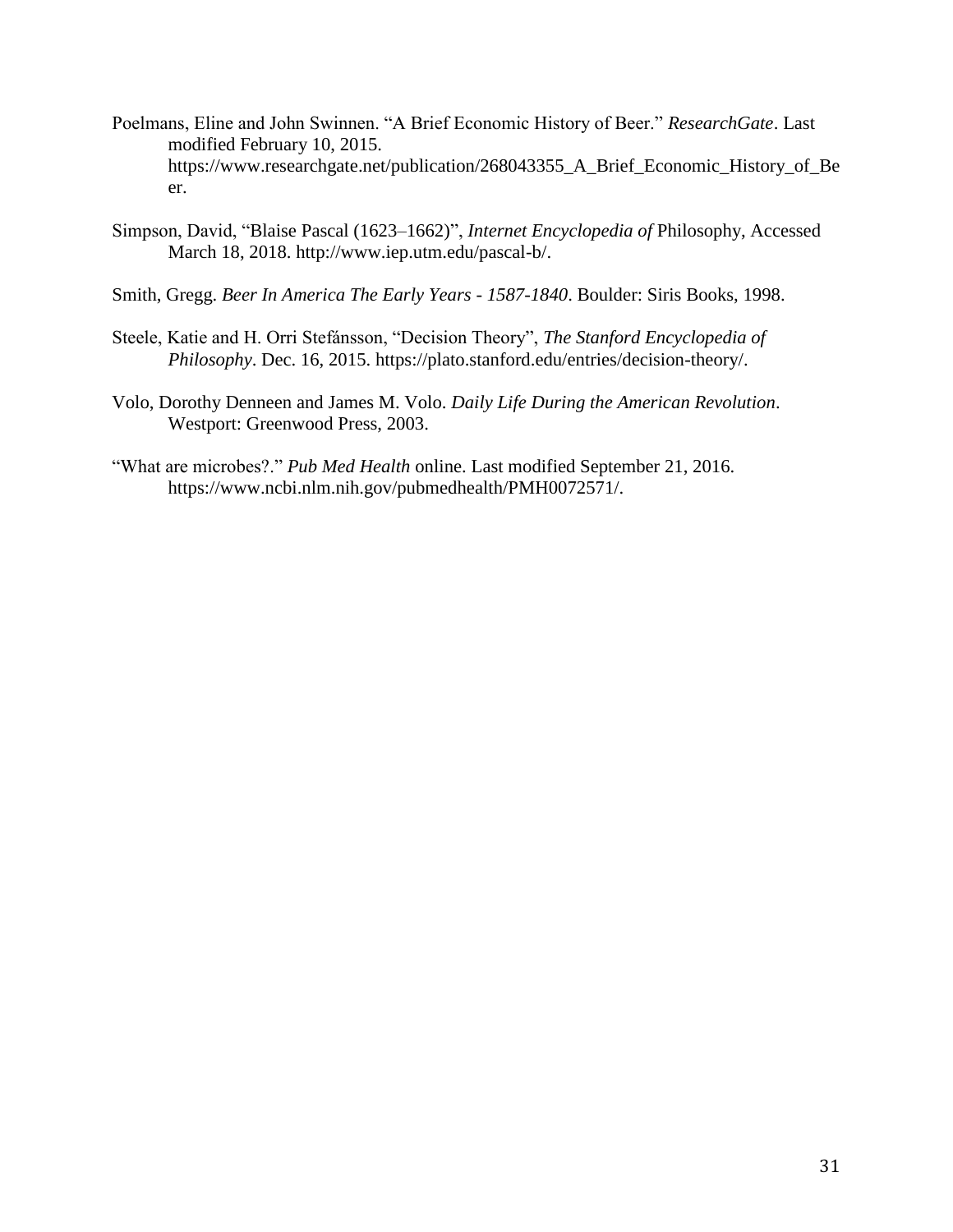#### **Annotated Bibliography**

Baron, Stanley. *Brewed In America: A History of Beer & Ale in the United States*. Boston: Little, Brown & Company, 1962. 3-148.

In historian Stanley Baron's *Brewed In America*, Baron introduces readers to the importance of beer in the colonies of North America. Through the use of primary sources, Baron shares importance of beer in the colonies that can be traced as far back to the Roanoke colony in the late 1500's. Baron takes readers on a journey from the earliest colonial settlements through to the 1900's and gives examples of beer in every day life and its nutritional value. Baron's research demonstrates the importance of beer to colonists, even to the ultra religious peoples such as the Puritans, who drank and relied on beer over other forms of alcohol such as wine and brandy. This source is extremely important to my research because its use of numerous primary sources. From these sources and accounts of colonists, I am able to prove my theory that beer was a driving force in the creation of the United States.

#### Deetz, James and Patricia Scott Deetz. *The Times of Their Lives: Life, Love, and Death in Plymouth Colony*. New York: W.H. Freeman, 2000. 1-366.

In *The Times of Their Lives: Life, Love, and Death in Plymouth Colony*, well known anthropologist James Deetz and his wife and historian Patricia Scott Deetz go into great detail about the Plymouth Colony. Deetz begins the book when the Pilgrims have already landed on Plymouth and tackle the Thanksgiving myth. The importance of this book derives on bridging the old history of Plymouth with the new history on the subject. The Deetz' cover everything concerning the Plymouth Colony from their daily diet, court cases, sex, how the household was run, furnishings, religion, up through modern day (2000) existence of Plymouth. Through the old history and new history of Plymouth, the Deetz' are able to give a far better look at how things were in the 1600's in the Plymouth Colony. This book is very valuable to me because not only does it go into great detail about the day to day live of those in the Plymouth Colony; it mentions beer and other alcohol throughout the text. This is imperative to my research because it is not written by a beer historian, or written to show the importance of beer during the colonial era. This book gives straight up facts about how beer was a staple in not only the Plymouth Colony but in English daily lives and other colonies in America.

#### Dexter, Henry Martyn*. Mourt's Relation or Journal of the Plantation at Plymouth*. Boston, J. K. Wiggin, 1865. Retrieved from the Library of Congress, https://lccn.loc.gov/03008746.

Written by two Governors of the Plymouth Colony, William Bradford and Edward Winslow, the book *Mourt's Relation* recounts November of 1620 to November of 1621. Originally a booklet, *Mourt's Relation* is one of the main primary sources documenting the Pilgrims voyage and settling of the Plymouth Colony. Published in London by George Morton, this booklet has great detail about the Pilgrims voyage and their reasons for landing at Plymouth. Not only does this booklet contain important historical information about the settling of Plymouth, it contains the only first hand accounts of the first Thanksgiving by Bradford and Winslow. This is a very important source for my research. This document is found in just about every source concerning the Pilgrims. Not only it is written by two prominent members of the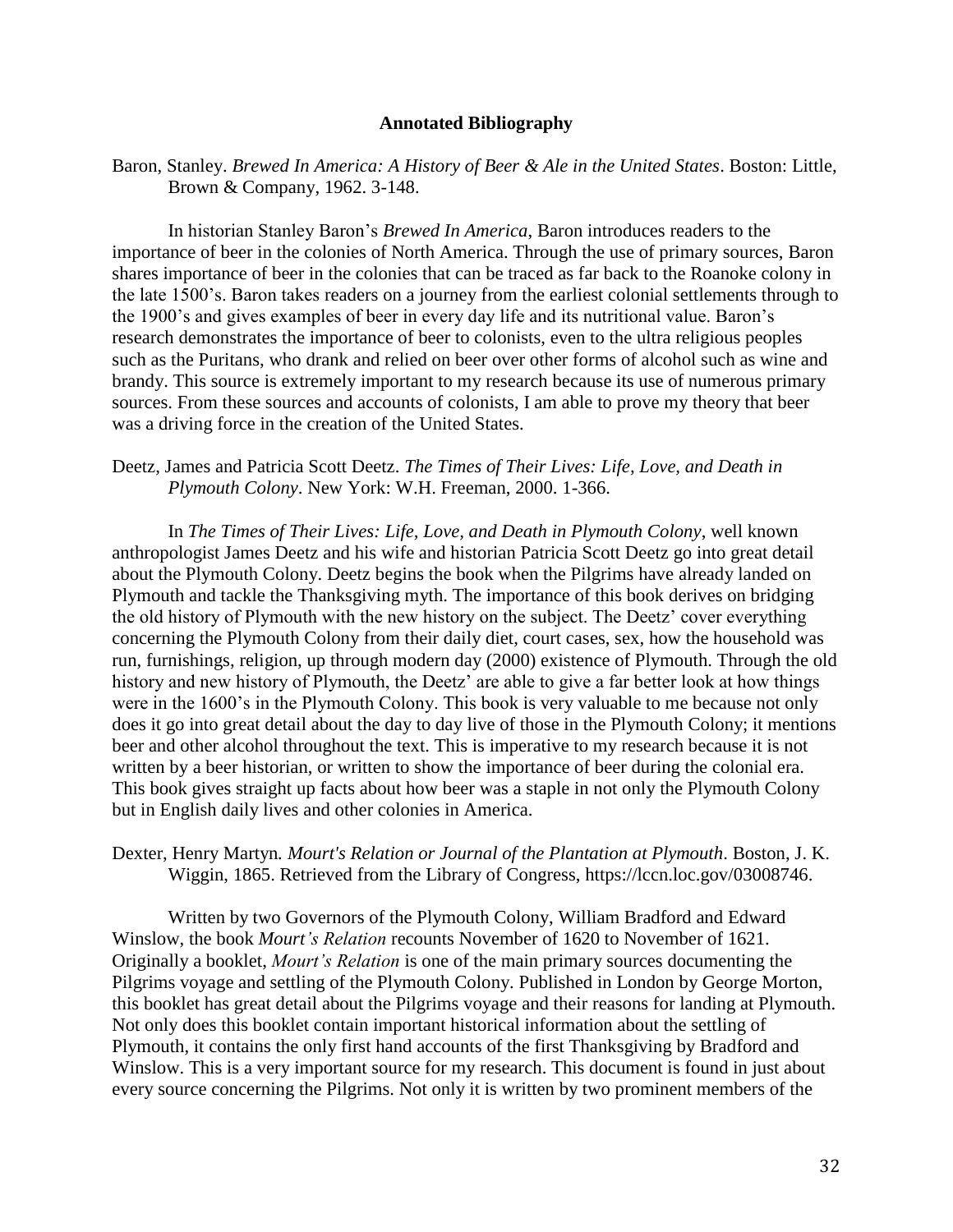colony, it gives abundant information about the settling of Plymouth. Not only does *Mourt's Relation* contain information on formation of the first Thanksgiving, it contains one the earliest pieces of documentation of the Pilgrims that has survived, the Mayflower Compact. The Mayflower Compact was written by the Pilgrims aboard the Mayflower to establish a government in Plymouth. This was necessary since the Pilgrims could no longer complete their voyage to settle in Northern Virginia. One of the best pieces of information *Mourt's Relation* provides is the beer references. Beer is mentioned at least seven times. Having a primary source reference like this is a great advancement in my research.

#### Johnson, Claudia Durst*. Daily Life in Colonial New England*. Westport: Greenwood Press, 2002. 1-215.

The *Daily Life in Colonial New England*, written by prominent literary scholar Claudia Durst Johnson, dives deep into the history of colonial New England. Johnson begins with the original settlers of New England (Native Americans). Johnson explains the reason for English colonizers to immigrate to North America; thus began the numerous settlements of Massachusetts. Eventually, Boston becomes an important harbor, and is key to beginning the American Revolution with the events of the Boston Massacre and Boston Tea Party. With the every day lives of New Englanders during the Colonial Era, much information is divulged such as everyday diet, religion, commerce, government, entertainment, sex, slavery, education, and much more. Beer does not make a large contribution to this book, but it does find its place. One particular instance of beer in this book is how the brewing industry provided new jobs in the form of brewers, coopers, malters, and other beer related enterprising. I found this way of looking at beer very important to my research because I have not thought of the importance of beer from the job point of view. This opens up more doors in my beer research in Colonial America.

#### McGovern, Patrick. *Uncorking the Past: The Quest for Wine, Beer, and Other Alcoholic Beverages*. Berkeley: University of California Press, 2009.

When researching and understanding the origins and importance of beer, Dr. Patrick McGovern lays the foundation of alcohols beginning in his book titled *Uncorking the Past: The Quest for Wine, Beer, and Other Alcoholic Beverages*. *Uncorking the Past…* examines beer from an archaeological perspective. McGovern reveals the importance of alcohol from its inception by ancient humans. Alcohol is explored from a spiritual, medical, and societal aspect in the every day lives of ancient humans. Through McGovern's research, historians get a better glimpse at how the every day life of ancient humans was made possible. Although McGovern's research does not cover my era of study, McGovern's research is imperative to human history. Just like ancient humans relied on beer to survive, Pilgrims and other settlers throughout time relied upon it. Drinking water has been a dangerous to many civilizations. The Pilgrims had this deep engrained distrust for water and drank beer for sustenance. As McGovern has laid the foundation for the origins of alcohol, I will lay the foundation for beer's hand in the creation of the United States.

#### Mittelman, Amy. *Brewing Battles: The History of American Beer*. Algora Publishing, 2007. 4- 229.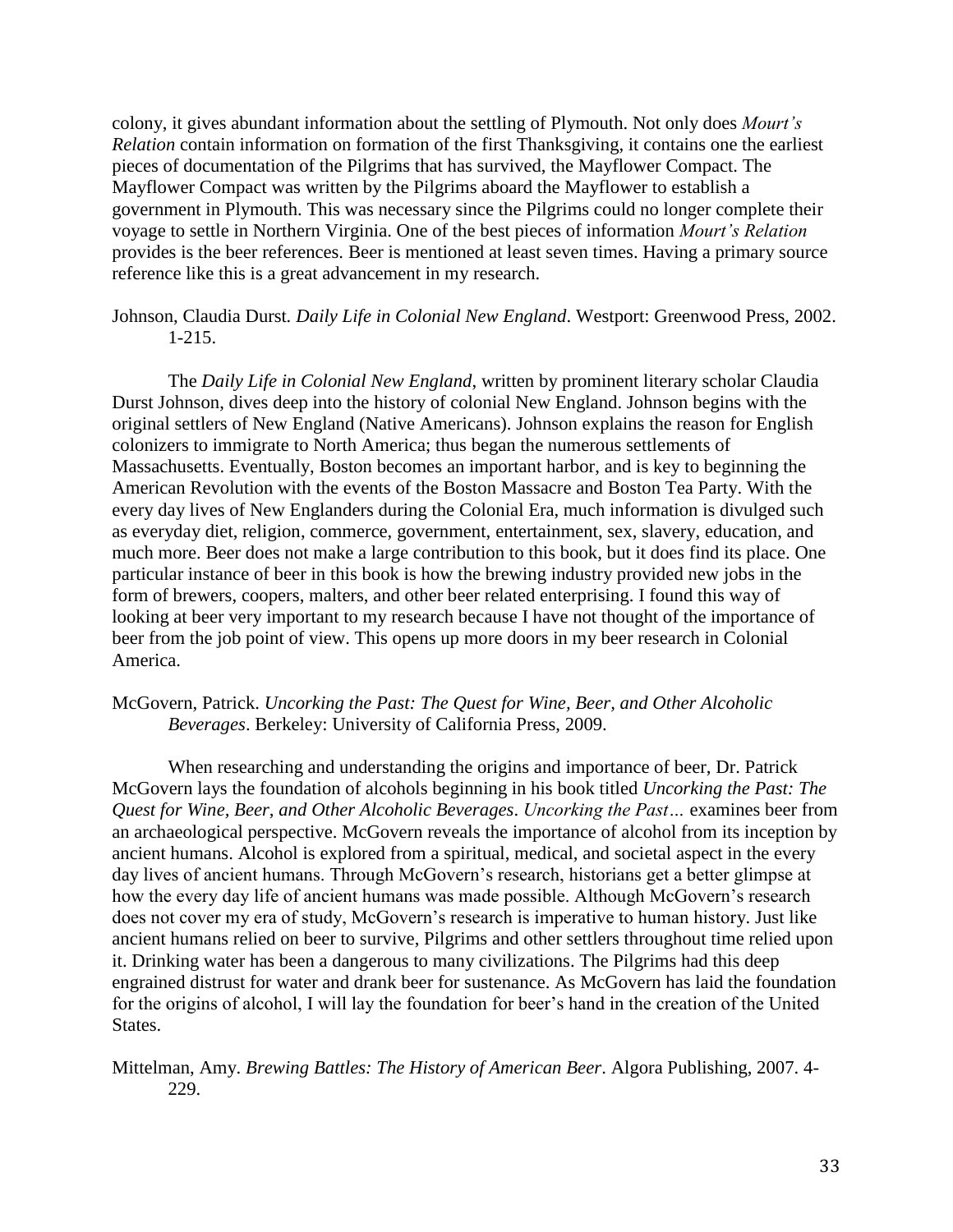In *Brewing Battles* written by historian Amy Mittelman, the history of American beer is explained. Throughout the book, beer and American History go hand in hand. From the earliest colonial settlers, to modern United States, the history of American beer is ever relevant and exciting. Mittelman goes into great depths of events in colonial history that are beer related. Some of these events involve Sam Adams. Adams, despite popular belief, was not a brewer but in fact owned a malt house (malt is a grain known as malted barley, an ingredient used in brewing beer). Mittelman shares the importance of Sam Adams and his patriotic stance against taxation from the British Government. Adams and other patriots such as John Hancock planned protests and events such as the Boston Tea Party in taverns such as the Green Dragon Inn while drinking beer. Mittelman's writing will be of great use to me because it shares experiences of important people in the American Revolution and how they revolve around beer. These experiences strengthen my theory of the importance of beer during the American Colonial period.

#### Philbrick, Nathaniel. *Mayflower: A Story of Courage, Community, and War*. New York: Viking, 2006. 3-461.

Historian and author Nathaniel Philbrick introduces readers with the journey of the Pilgrims sailing to North America aboard the Mayflower in *Mayflower: A Story of Courage, Community, and War*. Philbrick enlightens readers about what it means to be a Pilgrim. To understand the Pilgrims journey to North America, one must understand the Pilgrims origins. From the sailing aboard the Mayflower to King Philip's War, Philbrick goes into great detail about the Pilgrims way of life. Everything from the Pilgrims social life, relations with the Wampanoag, the first Thanksgiving, survival, and war is presented in great detail. This book is of great importance to my research because it gives great detail about the pilgrims and their voyage aboard the Mayflower. Another strength this book provides is that it mentions beer on the first page. This book was not written as a beer history book, but shows how beer was important to the Pilgrims and influenced their diet and landing on Plymouth Rock. Not only is *Mayflower* alone is an excellent source by itself; it strengthens the other Pilgrim sources I am using for my research.

Poelmans, Eline and John Swinnen. "A Brief Economic History of Beer." *ResearchGate*. Last modified February 10, 2015.

https://www.researchgate.net/publication/268043355\_A\_Brief\_Economic\_History\_of\_Be er. 2-27.

Professors and researchers Eline Poelmans and John Swinnen's research article titled *A Brief Economic History of Beer*, delves into the origins of beer and its progression throughout time. These origins of beer can be traced as far back as 7,000 years in China. Other than learning about beers origin within different societies, Poelmans and Swinnen educate readers on how beer was more than just a beverage. In numerous societies beer has shown to be drank by both the rich and the poor, and not just for pleasure. Beer has been drunk for the necessity of life. Not only in ancient times did civilizations depend on beer because of its nutrients; they depended on it as a water supply. This article is important to my research because it looks at beer from an economic, social, and medical perspective along with great sources I can use for research.